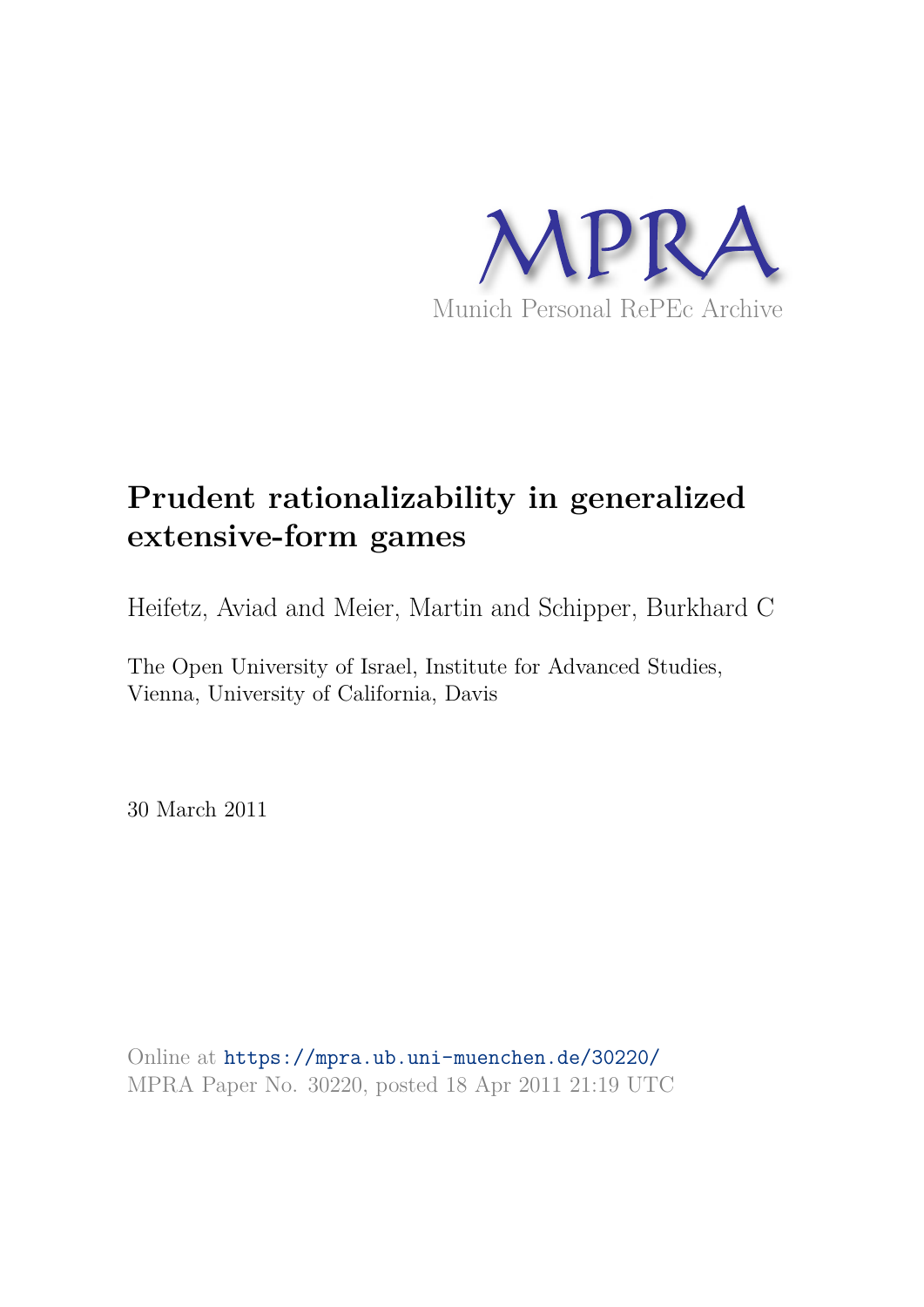# PRUDENT RATIONALIZABILITY IN GENERALIZED Extensive-Form Games<sup>∗</sup>

Aviad Heifetz† Martin Meier‡ Burkhard C. Schipper§

March 30, 2011

#### Abstract

We define an extensive-form analogue of iterated admissibility, called Prudent Rationalizability (PR). In each round of the procedure, for each information set of a player a surviving strategy of hers is required to be rational vis-a-vis a belief system with a *full-support* belief on the opponents' previously surviving strategies that reach that information set. Somewhat surprisingly, prudent rationalizable strategies may not refine the set of Extensive-Form Rationalizable (EFR) strategies (Pearce 1984). However, we prove that the paths induced by PR strategy-profiles (weakly) refine the set of paths induced by EFR strategies.

PR applies also to generalized extensive-form games which model mutual unawareness of actions (Heifetz, Meier and Schipper, 2011a). We demonstrate the applicability of PR in the analysis of verifiable communication, and show that it yields the same, full information unraveling prediction as does the unique sequential equilibrium singled out by Milgrom and Roberts (1986); yet, we also show that under unawareness full unraveling might fail.

Keywords: Prudent rationalizability, caution, extensive-form rationalizability, extensive-form games, unawareness, verifiable communication.

JEL-Classifications: C70, C72, D80, D82.

†The Economics and Management Department, The Open University of Israel. Email: aviadhe@openu.ac.il

<sup>∗</sup>The material of this paper was previously part of our paper "Dynamic Unawareness and Rationalizable Behavior". We are grateful to Pierpaolo Battigalli for numerous insightful comments and suggestions and to Elchanan Ben Porath for helpful discussions and exchange of ideas. We thank Paulo Barelli, Andy McLennan, Yoram Halevy as well as to seminar participants at Barcelona, Bocconi, Caltech, Maryland, Maastricht, Pittsburgh, USC, UC Davis, Tel Aviv, Stony Brook 2007, LOFT 2008, Games 2008 and NSF/NBER/CEME 2009. Aviad is grateful for financial support from the Open University of Israel's Research Fund grant no. 46106. Martin was supported by the Spanish Ministerio de Educación y Ciencia via a Ramon y Cajal Fellowship (IAE-CSIC) and a Research Grant (SEJ 2006-02079). Burkhard is grateful for financial support from the NSF SES-0647811.

<sup>&</sup>lt;sup>‡</sup>Institut für Höhere Studien, Wien, and Instituto de Análisis Económico - CSIC, Barcelona. Email: martin.meier@ihs.ac.at

<sup>§</sup>Department of Economics, University of California, Davis. Email: bcschipper@ucdavis.edu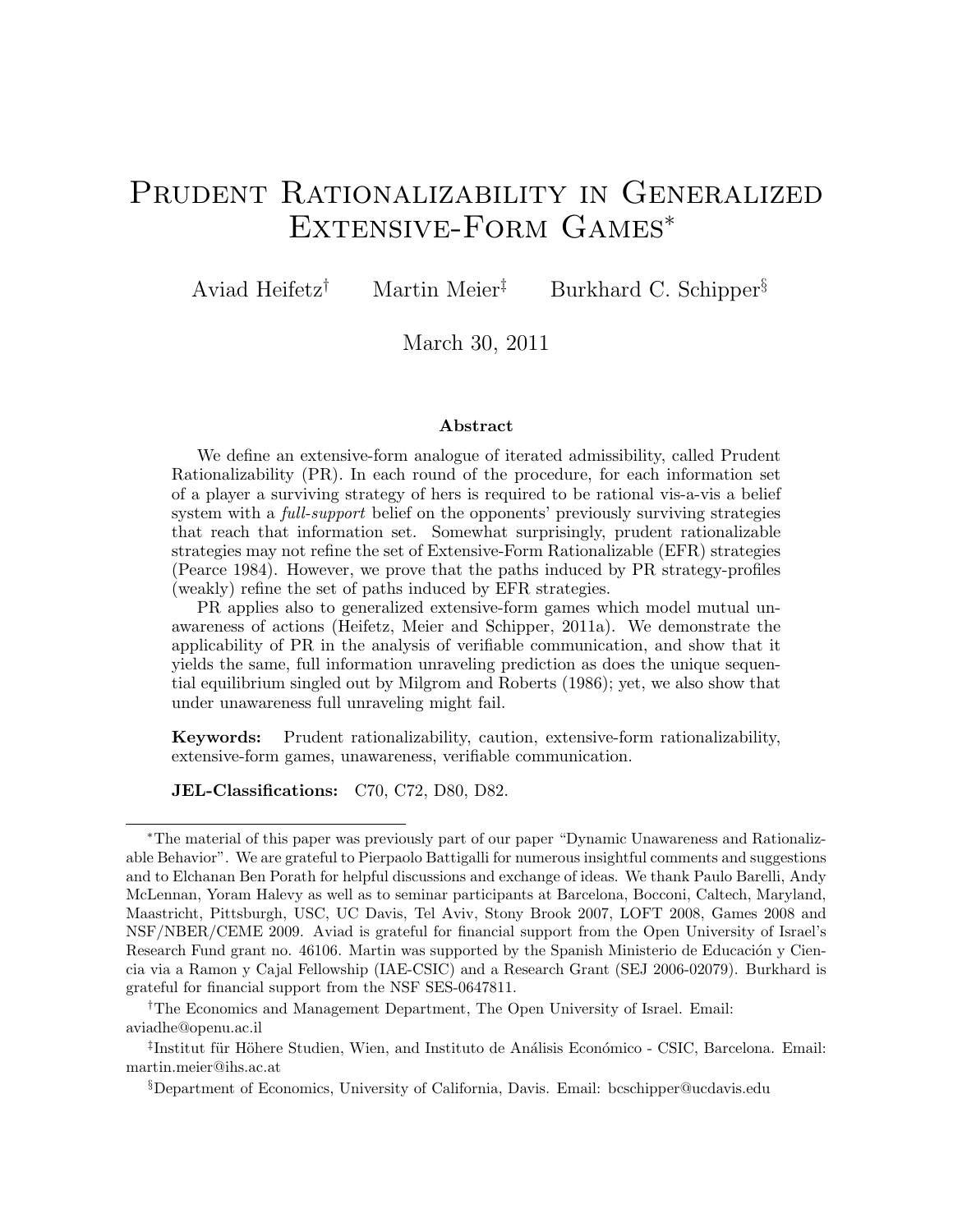# 1 Introduction

In normal-form games, iterated admissibility (*IA*) is a refinement of rationalizability. In the latter solution concept, at every round of elimination a player's strategy survives only if it is a best-reply to some belief over the opponents' strategies which survived the previous rounds, while in the former a strategy survives only if it is a best reply to such a *full-support* belief, which doesn't completely exclude any strategy of the other players that has not been thus far eliminated. In this paper we investigate the connection between the counterparts of these two notions in *dynamic games*.

The prominent analogue for rationalizability in dynamic games is Extensive-Form Rationalizability (*EFR*) (Pearce, 1984, Battigalli, 1997). *EFR* is particularly interesting because it may be used to refine the notion of sequential equilibrium (Pearce, 1984). Moreover, in generic perfect-information games *EFR* induces the unique backward-induction path (Reny, 1992, Battigalli, 1997, Robles, 2006, Perea, forthcoming), even though the *EFR* strategies may be distinct from the backward-induction strategies (Reny, 1992).

*EFR* is a notion that captures forward induction: at every information set, the active player looks for a best rationalization for the way this information set has been reached (in terms of her opponents' rationality, their belief in *their* opponents' rationality etc.), and replies optimally to a belief on these best-rationalizable strategies. In this paper we define *Prudent Rationalizability (PR)* in a likewise fashion by additionally requiring this belief to have *full-support* on the opponents' (recursively defined) prudently-best-rationalizable strategies. In Theorem 1 we prove that *PR* strategies exist in every dynamic game, including generalized extensive-form games (Heifetz, Meier and Schipper 2011a) which allow for the modeling of mutual unawareness of actions.

In normal-form games every IA strategy is also rationalizable. Somewhat surprisingly, we show that a similar inclusion does not obtain in dynamic games: in Section 4 we bring an example of a game in which a player's *PR* strategies is not a subset of her *EFR* strategies but is rather *disjoint* from it. Nevertheless, in Theorem 2 we prove that inclusion does obtain in terms of *outcomes*: The set of paths induced by *PR* strategy profiles is always contained in the set of paths induced by *EFR* strategy profiles.

In Section 5 we exemplify the attractiveness of *PR* in the Milgrom-Roberts (1986) model of verifiable communication. They proved that the model has a unique sequential equilibrium, and that in this unique equilibrium all the asymmetric information gets unraveled. We show that prudent rationalizability is sufficient to entail the same result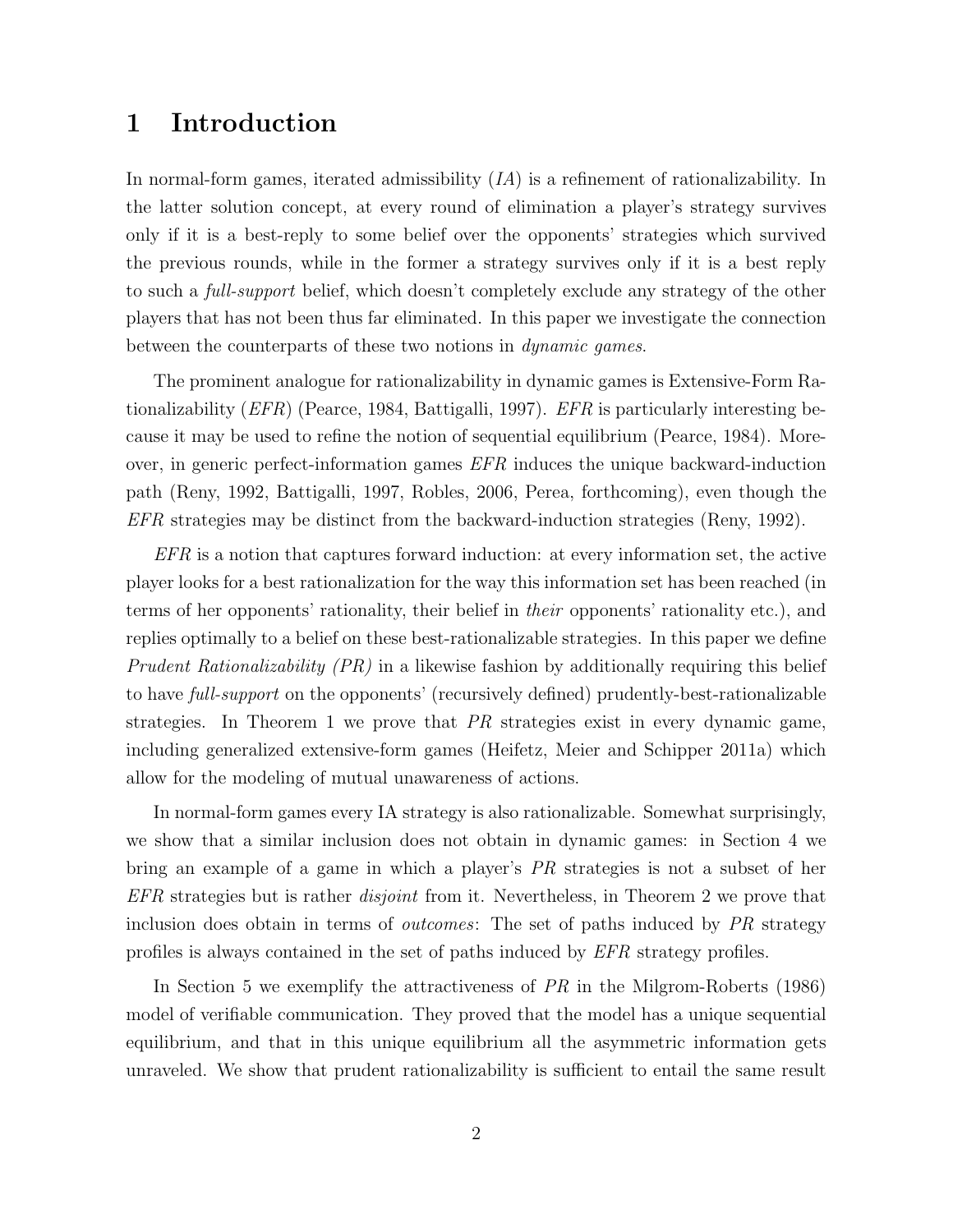– the unique sequential equilibrium outcome is also the unique *PR* outcome.

Full unraveling of information is somewhat unrealistic, though. In Section 6 we show that when unawareness is introduced into the model, *PR* need not necessarily entail full information unraveling. We also analyze a sender-receiver game with unawareness introduced by Ozbay (2007), and show that *PR* delivers the same prediction as does his equilibrium notion which incorporates forward-induction reasoning.

These two applications demonstrate the attractiveness of *PR* in dynamic games with unawareness. Indeed, in many games with unawareness *PR* rules out implausible *EFR* strategies, with which a player makes an opponent aware of an action which the player would actually like the opponent to *avoid,* just because the player has a firm belief that the opponent wouldn't take it (even if the opponent is indifferent between the revealed action and another one, of which she was aware also before); *PR* rules out such imprudent behavior.

*PR* is equivalent to *iterated admissibility on the tree* as defined by Brandenburger and Friedenberg (2007). Iterated admissibility on the tree is analogous to iterated dominance conditional on normal-form information sets `a la Shimoji and Watson (1994), in which strict dominance is replaced by weak dominance. Brandenburger and Friedenberg (2007) show that iterated admissibility on the tree is equivalent to *IA* of the strategic form of the game. IA does not require conditioning on normal-form information sets. In Heifetz, Meier and Schipper (2011b) we show, however, that such an analogous equivalence for dynamic games with unawareness still requires normal-form information sets since they encode also the awareness of players.

Some readers may be interested in *PR* independently of unawareness, and to this effect we first introduce the concept in Sections 2 and 3 within standard finite extensiveform games with perfect recall, finite horizon, and possibly simultaneous moves. In this standard setting we also demonstrate some of the refining power of prudent rationalizability in Sections 4 and 5. In Section 5, we apply prudent rationalizability to the Milgrom-Roberts (1986) communication game. Only in Section 6 do we introduce generalized extensive-form games that allow for unawareness and develop the general results on prudent rationalizability.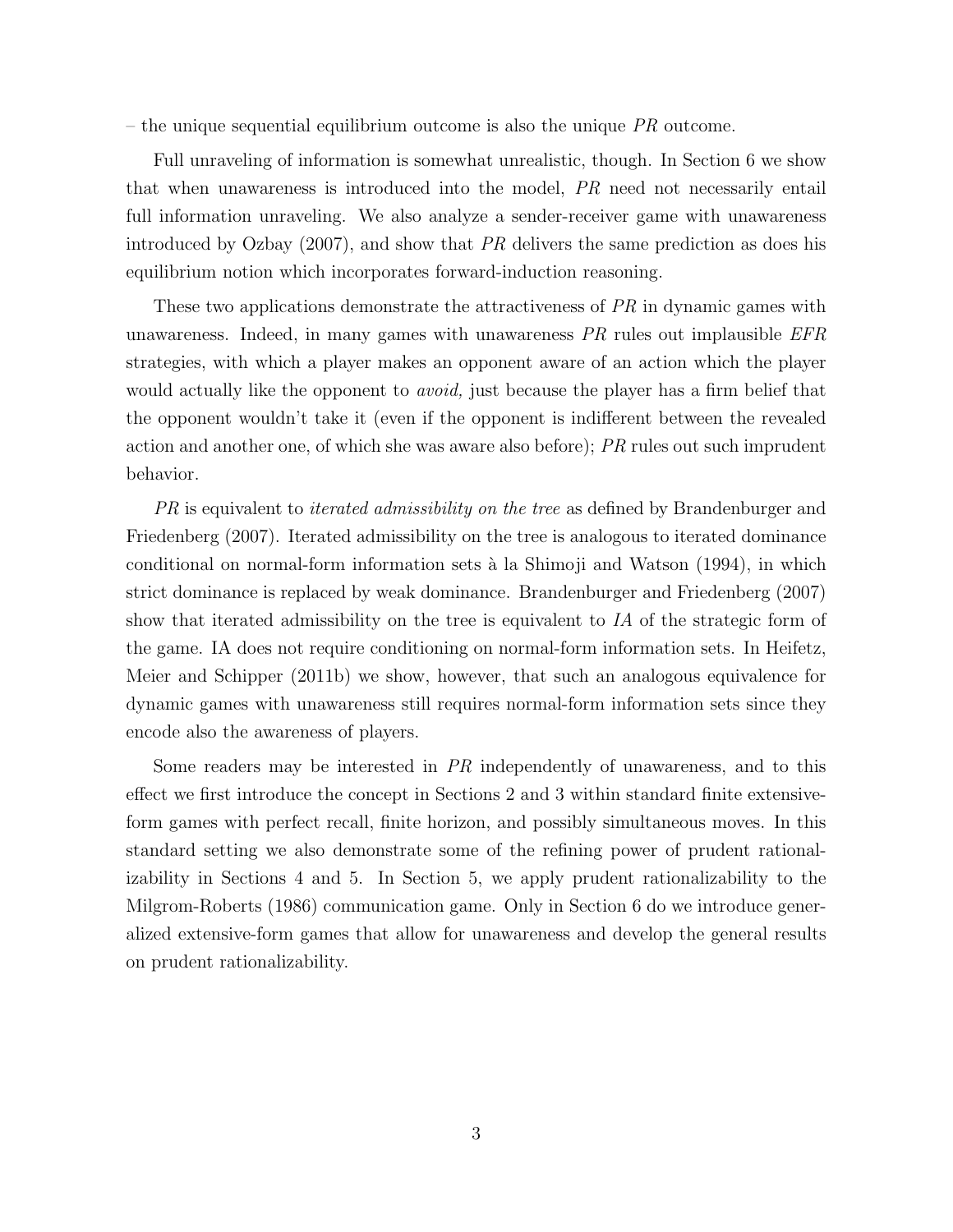# 2 Extensive-form Games

We consider finite extensive-form games with finite horizon, perfect recall and possibly simultaneous moves (for standard properties see Dubey and Kaneko, 1984, and Osborne and Rubinstein, 1994). To fix notation, denote by I the finite set of players, by N the finite set of decision nodes, by  $I_n$  the active players at node n, by  $A_n^i$  the finite action set of player  $i \in I_n$  (for  $n \in N$ ), by C the chance nodes, and by Z the terminal nodes with a payoff vector  $(p_i^z)_{i \in I} \in \mathbb{R}^I$  for the players for every  $z \in Z$ . The nodes  $\bar{N} = N \cup C \cup Z$ shall constitute a tree. We denote by  $N_i$  the set of nodes in which player  $i \in I$  is active. The information set of player i at node n is denoted by  $\pi_i(n)$ . Let  $H_i$  be the set of i's information sets. For two information sets  $h_i, h'_i$ , we say that  $h_i$  precedes  $h'_i$  (or that  $h'_i$ succeeds  $h_i$ ) if for every  $n' \in h'_i$  there is a path  $n, ..., n'$  such that  $n \in h_i$ . We denote it by  $h_i \rightsquigarrow h'_i$ . Standard properties on information sets imply that if  $n', n'' \in h_i$  then  $A_{n'}^i = A_{n''}^i$ . Thus, if  $n \in h_i$  we write also  $A_{h_i}$  for  $A_n^i$ .

A (pure) strategy

$$
s_i \in S_i \equiv \prod_{h_i \in H_i} A_{h_i}
$$

for player i specifies an action of player i at each of her information sets  $h_i \in H_i$ . Denote by

$$
S = \prod_{j \in I} S_j
$$

the set of strategy profiles in the game.

If  $s_i = (a_{h_i})_{h_i \in H_i} \in S_i$ , we denote by

$$
s_i(h_i) = a_{h_i}
$$

the player's action at the information set  $h_i$ . If player i is active at node n, we say that at node *n* the strategy prescribes to her the action  $s_i(\pi_i(n))$ .

We say that a strategy profile  $s \in S$  reaches the information set  $h_i \in H_i$  if the players' actions and nature's moves (if there are any) lead to  $h_i$  with a positive probability. We say that the strategy  $s_i \in S_i$  reaches the information set  $h_i$  if there is a strategy profile  $s_{-i} \in S_{-i}$  of the other players such that the strategy profile  $(s_i, s_{-i})$  reaches  $h_i$ . Otherwise, we say that the information set  $h_i$  is excluded by the strategy  $s_i$ . Similarly, we say that the strategy profile  $s_{-i} \in S_{-i}$  reaches the information set  $h_i$  if there exists a strategy  $s_i \in S_i$  such that the strategy profile  $(s_i, s_{-i})$  reaches  $h_i$ . A strategy profile  $(s_j)_{j\in I}$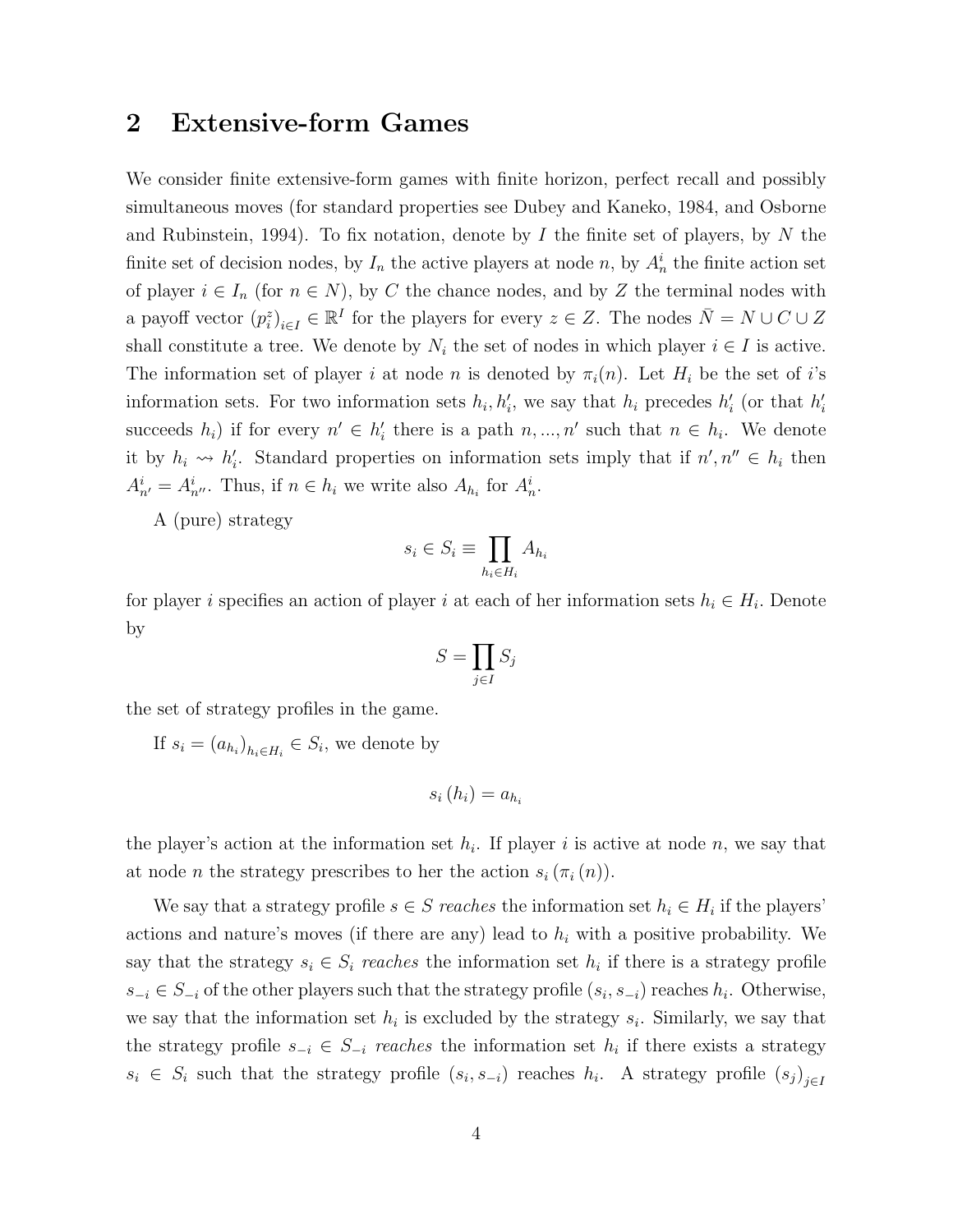*reaches a node n* if the players' actions  $s_j(\pi_j(n'))_{j\in I}$  and nature's moves in the nodes n' lead to *n* with a positive probability. Since we consider only finite trees,  $(s_j)_{j\in I}$  reaches an information set  $h_i \in H_i$  if and if there is a node  $n \in h_i$  such that  $(s_j)_{j \in I}$  reaches n.

For an information set  $h_i$ , let  $s_i/\tilde{s}_i^{h_i}$  denote the strategy that is obtained by replacing actions prescribed by  $s_i$  at the information set  $h_i$  and its successors by actions prescribed by  $\tilde{s}_i$ . The strategy  $s_i/\tilde{s}_i^{h_i}$  is called an  $h_i$ -replacement of  $s_i$ .

The set of *behavioral* strategies is

$$
\prod_{h_i\in H_i}\Delta\left(A_{h_i}\right).
$$

# 3 Prudent Rationalizability

A *belief system* of player i

$$
b_i = (b_i (h_i))_{h_i \in H_i} \in \prod_{h_i \in H_i} \Delta (S_{-i})
$$

is a profile of beliefs - a belief  $b_i(h_i) \in \Delta(S_{-i})$  on the other players' strategies, for each information set  $h_i \in H_i$ , with the following properties

- $b_i(h_i)$  reaches  $h_i$ , i.e.  $b_i(h_i)$  assigns probability 1 to the set of strategy profiles of the other players that reach  $h_i$ .
- If  $h_i$  precedes  $h'_i$  ( $h_i \leadsto h'_i$ ) then  $b_i$  ( $h'_i$ ) is derived from  $b_i$  ( $h_i$ ) by Bayes rule whenever possible.

Denote by  $B_i$  the set of player i's belief systems.

For a belief system  $b_i \in B_i$ , a strategy  $s_i \in S_i$  and an information set  $h_i \in H_i$ , define player i's expected payoff at  $h_i$  to be the expected payoff for player i given  $b_i(h_i)$ , the actions prescribed by  $s_i$  at  $h_i$  and its successors, and conditional on the fact that  $h_i$  has been reached.<sup>1</sup>

<sup>&</sup>lt;sup>1</sup>Even if this condition is counterfactual due to the fact that the strategy  $s_i$  does not reach  $h_i$ . The conditioning is thus on the event that nature's moves, if there are any, have led to the information set  $h_i$ , and assuming that player i's past actions (in the information sets preceding  $h_i$ ) have led to  $h_i$  even if these actions are distinct than those prescribed by  $s_i$ .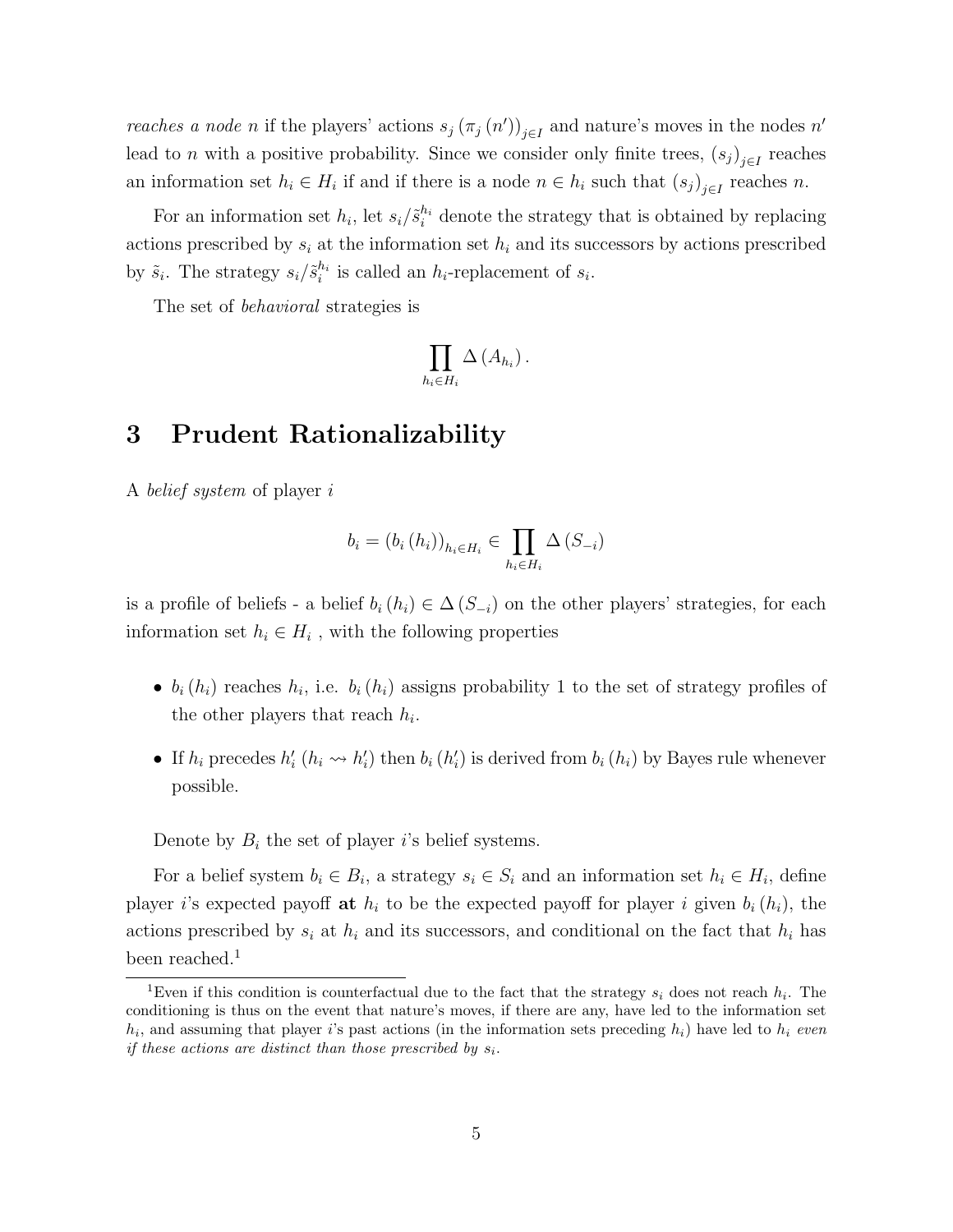We say that with the belief system  $b_i$  and the strategy  $s_i$  player i is *rational* at the information set  $h_i \in H_i$  if there exists no action  $a'_{h_i} \in A_{h_i}$  such that only replacing the action  $s_i(h_i)$  by  $a'_{h_i}$  results in a new strategy  $s'_i$  which yields player i a higher expected payoff at  $h_i$  given the belief  $b_i(h_i)$  on the other players' strategies  $S_{-i}$ .

#### Definition 1 (Prudent rationalizability) *Let*

$$
\bar{S}_i^0 = S_i
$$

*For*  $k \geq 1$  *define inductively* 

$$
\bar{B}_i^k = \left\{ \begin{matrix} \text{for every information set } h_i, \text{ if there exists some profile} \\ b_i \in B_i : \begin{array}{c} s_{-i} \in \bar{S}_{-i}^{k-1} = \prod_{j \neq i} \bar{S}_j^{k-1} \text{ of the other players' strategies} \\ \text{such that } s_{-i} \text{ reaches } h_i, \text{ then the support} \\ \text{of } b_i(h_i) \text{ is the set of strategy profiles } s_{-i} \in \bar{S}_{-i}^{k-1} \text{ that reach } h_i \end{array} \right\}
$$

$$
\bar{S}_i^k = \left\{ s_i \in \bar{S}_i^{k-1} : \begin{array}{c} \text{there exists } b_i \in \bar{B}_i^k \text{ such that for all } h_i \in H_i \text{ player } i \\ \text{is rational at } h_i \end{array} \right\}
$$

*The set of prudent rationalizable strategies of player* i *is*

$$
\bar{S}_i^{\infty} = \bigcap_{k=1}^{\infty} \bar{S}_i^k
$$

At each level each player and each information set of the player, she forms full support beliefs over the opponents' strategies remaining from the previous level and reaching this information set. The player retains any of her previous level strategies for which there exists such a belief such that the strategy is rational at all information sets.

Theorem 1 below implies that every player's set of prudent rationalizable strategies is non-empty.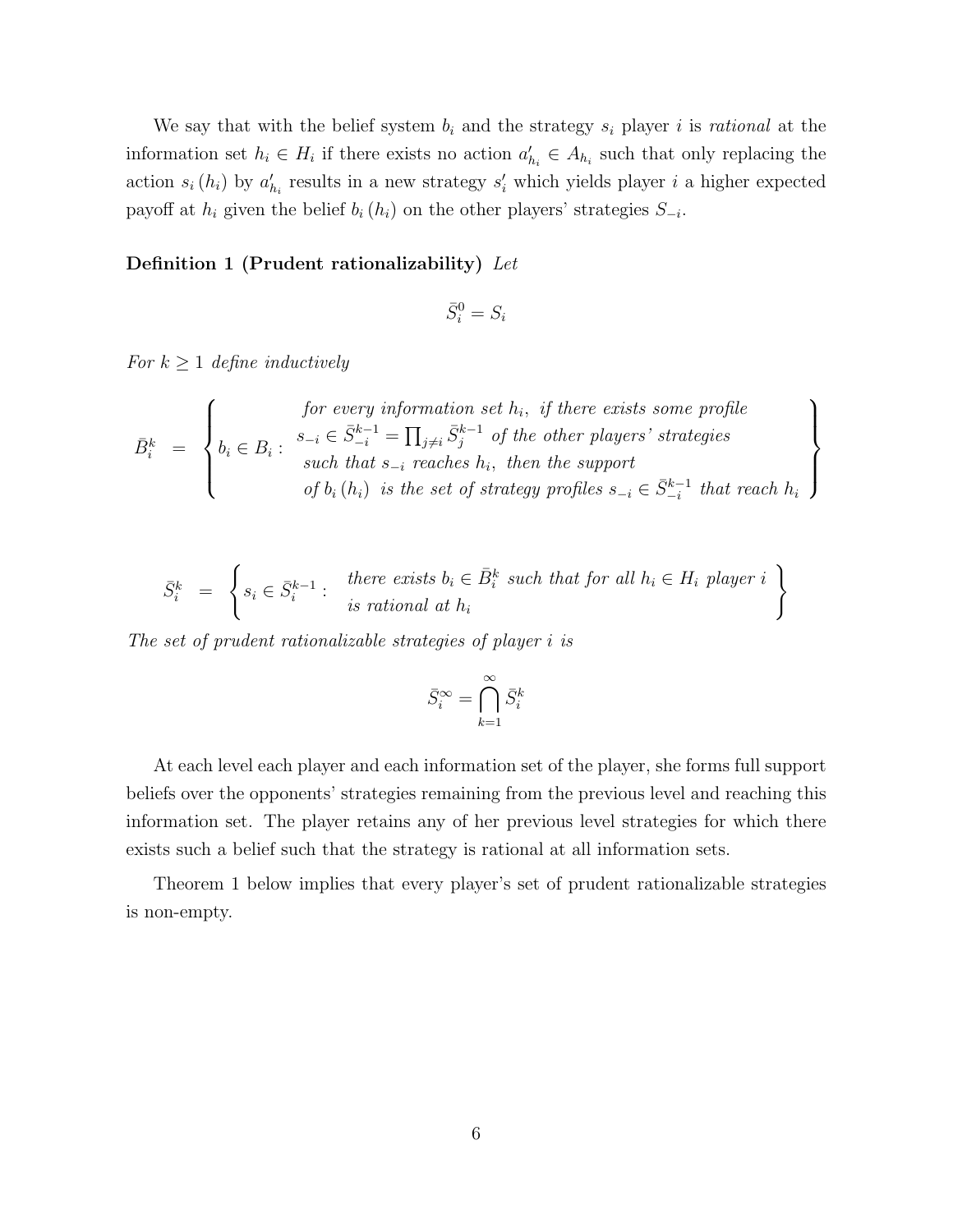# 4 Extensive-Form Rationalizability versus Prudent Rationalizability

### 4.1 Extensive-Form Rationalizability

Pearce (1984) defined extensive-form (correlated) rationalizable strategies by a procedure of an iterative elimination of strategies. The inductive definition below is essentially the version in Battigalli (1997).<sup>2</sup>

Definition 2 (Extensive-form rationalizable strategies) *Define, inductively, the following sequence of belief systems and strategies of player* i*.*

 $B_i^1 = B_i$ 

*. . .*

 $S_i^1 = \{s_i \in S_i: \text{ there exists a belief system } b_i \in B_i^1 \text{ with which for every information set } \}$  $h<sub>i</sub> ∈ H<sub>i</sub> player i is rational at h<sub>i</sub>$ 

 $B_i^k = \{b_i \in B_i^{k-1}$ : for every information set  $h_i$ , if there exists some profile of the other  $players' strategies s_{-i} \in S_{-i}^{k-1} = \prod_{j \neq i} S_j^{k-1} such that s_{-i} reaches h_i, then b_i(h_i) assigns$  $probability$  1 to  $S_{-i}^{k-1}$  $\begin{bmatrix} k-1 \\ -i \end{bmatrix}$ 

 $S_i^k = \{s_i \in S_i: \text{ there exists a belief system } b_i \in B_i^k \text{ with which for every information set } \}$  $h_i \in H_i$  *player i is rational at*  $h_i$ }

*The set of player* i*'s* extensive-form rationalizable strategies *is*

$$
S_i^{\infty} = \bigcap_{k=1}^{\infty} S_i^k.
$$

The set of extensive-form rationalizable strategies (Pearce 1984, Battigalli 1997) is nonempty.

<sup>&</sup>lt;sup>2</sup>Battigalli's (1997) definition differs from Pearce's (1984) in at least two respects. First, Battigalli allows for correlated beliefs over opponents' strategies. Second, Battigalli's definition defines a procedure of an iterative elimination of beliefs. This allows for a more intuitive interpretation as a reasoning procedure. Nevertheless, Battigalli shows that when one allows for correlation in Pearce's original definition, then both procedures are equivalent. Definition 2 differs in one respect from Battigalli (1997) as he uses optimization over replacements of strategies whereas we optimize over actions. See Heifetz, Meier and Schipper (2011b) for further discussions and results.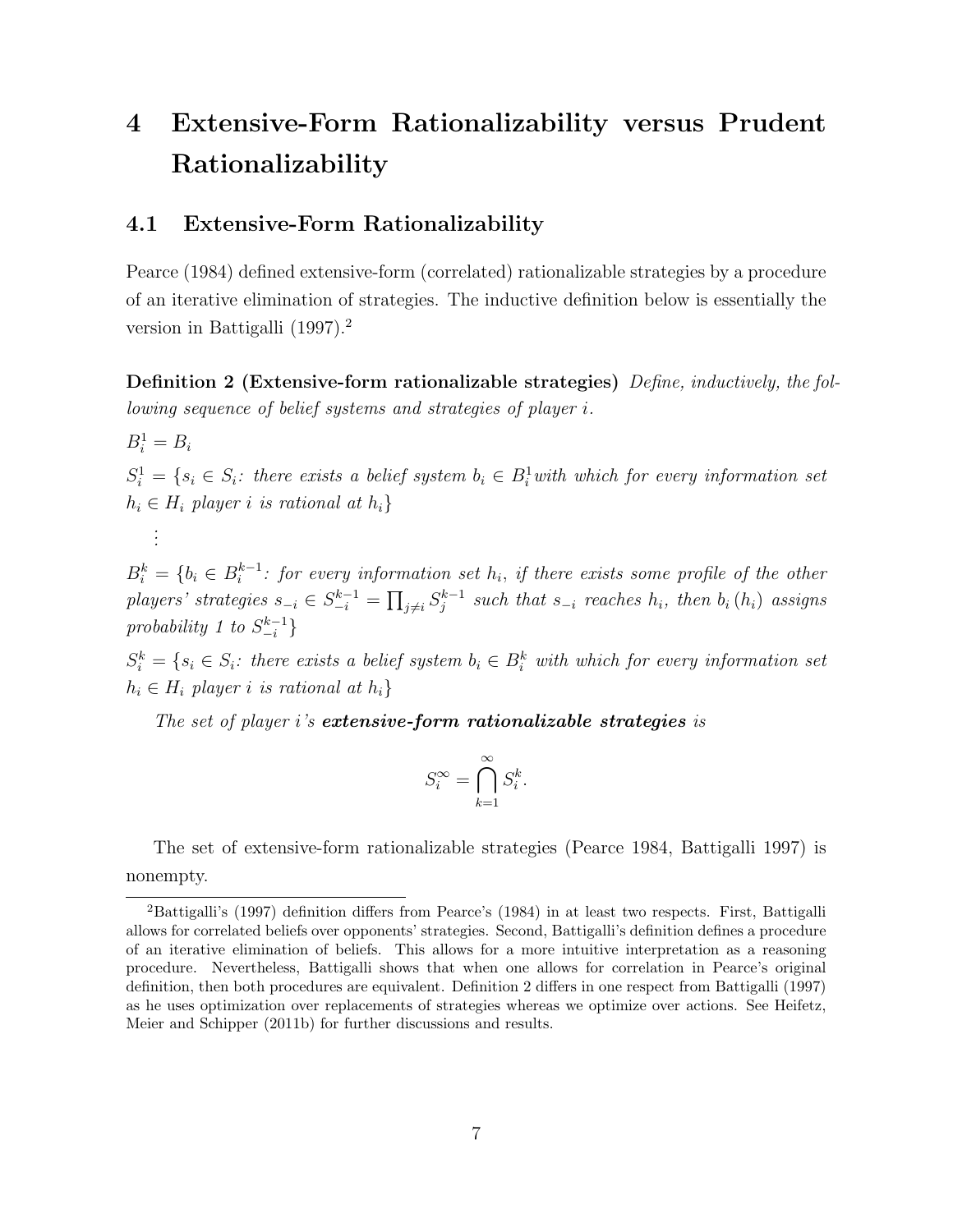Some normal-form games have Nash equilibria in weakly dominated strategies. Similarly, the game in Figure  $1<sup>3</sup>$  is an example of a perfect-information extensive-form game with a subgame-perfect equilibrium involving a strategy which is *EFR* but not *PR*. To wit, this is the subgame-perfect equilibrium (af, dg). The strategy af is *EFR* for player 1 – it is supported by the belief system which starts at the root with the belief that player 2 will play dg, revised completely at 1's second decision node by the belief that 2 is playing cg; the strategy dg is *EFR* for player 2 with the belief system with which player 2 is initially certain that 1 is playing  $af$ , revised completely at 2's second decision node to the belief that 1 played *ac*. However, *af* is rational for player 1 at the root for no full-support belief on 2's entire strategy set {dg, dh, cg, ch}, and hence af is not *PR*.



## 4.2 PR refines EFR outcomes, but not EFR strategies

In normal-form games, iterated admissibility is a refinement of rationalizability. Somewhat surprisingly, in extensive-form games prudent rationalizability is *not* a refinement of extensive-form rationalizability, as the following example (Figure 2) demonstrates.



<sup>3</sup>This example is from recent of work by one of the authors with Ronen Gradwohl.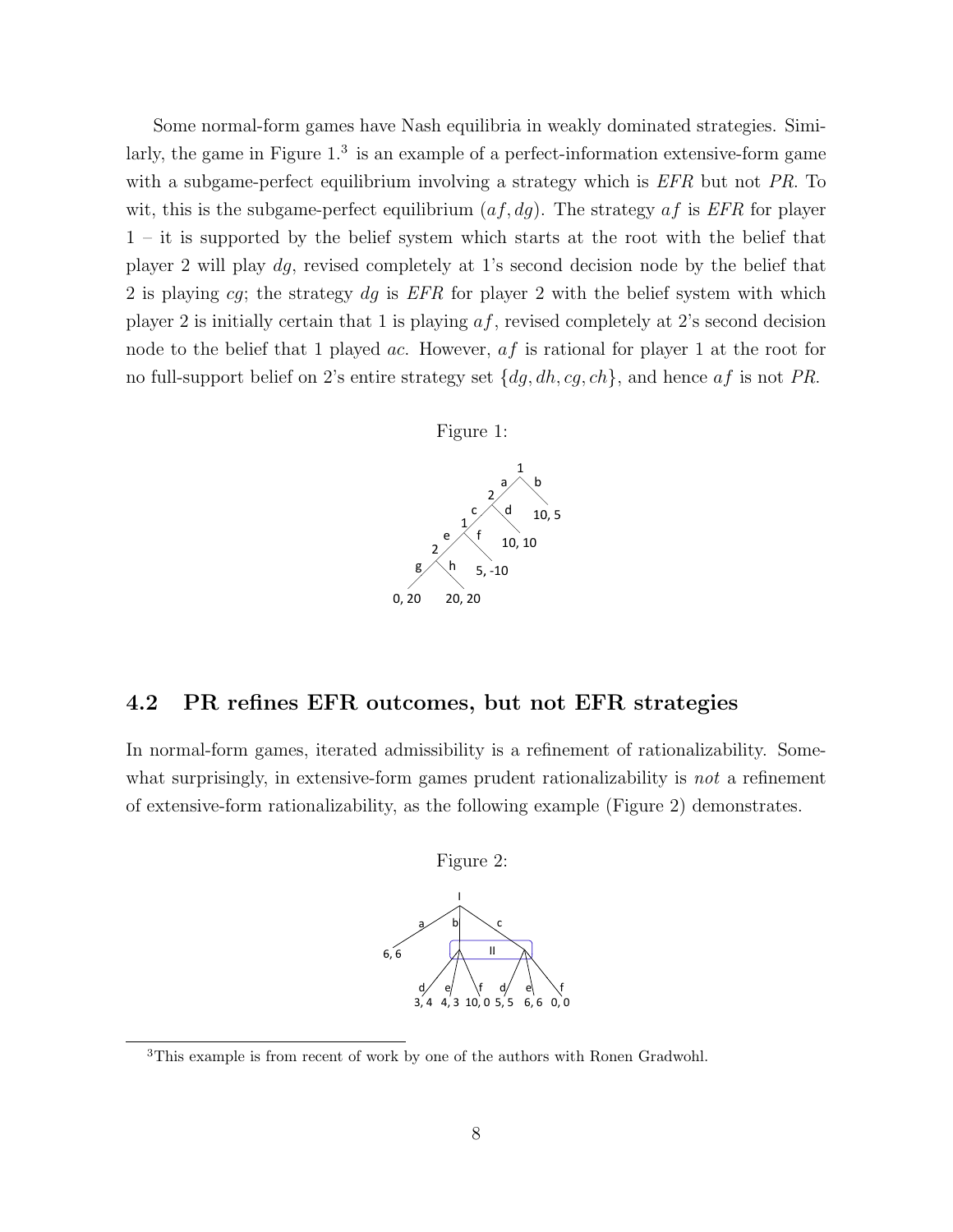In this example, player 1 can guarantee herself the payoff 6 by choosing a and ending the game. If player 2 is called to play, should he believe that player 1 chose b or  $c$ ? If player 1 is certain that player 2 is rational, she is certain that player 2 will not choose  $f$ . Hence, if player 2 is certain that player 1 is certain that he (player 2) is rational, then at his information set player 2 is certain that player 1 chose c. The reason is that among player 1's actions leading to 2's information set, c is the only action which, assuming 2 believes c was chosen and that 2 is rational and will hence choose e, yields player 1 the payoff 6, which is just as high as the payoff she could guarantee herself with the outside option a. Hence  $(a, e)$  and  $(c, e)$  are the profiles of extensive-form (correlated) rationalizable strategies (as well as extensive-form rationalizable strategies) in this game.

The notion of prudence, in contrast, embodies the idea that being prudently rational, player 1 shouldn't rule out completely any of 2's possible choices, and hence that  $c$  is strictly inferior for player 1 relative to her outside option a. Hence, if 2's information set is ever reached, the only way for 2 to rationalize this is to believe that 1 chose b, based on a belief ascribing a high probability to the event that 2 will foolishly choose f. Player 2's best reply to b is d; and player 1's best reply to d is a. Thus, the only profile of prudent rationalizable strategies in this game is  $(a, d)$ .

This example demonstrates that in dynamic interactions the notions of rationalization and prudence might involve a *tension*. Extensive-form rationalizability embodies a bestrationalization principle (Battigalli 1997, Battigalli and Siniscalchi 2002); it is driven by the assumption that in each of his information sets, a player assesses the other players' future behavior by attributing to them the 'highest' level of rationality and mutual certainty of rationality consistent with the fact that the information set has indeed been reached. But, with the additional criterion of 'prudence', what should a player believe about the behavior of his opponent if, as in the example, the opponent's only action which is compatible with common certainty of rationality is imprudent on the part of the opponent?

The definition of prudent rationalizability resolves this tension unequivocally in favor of the prudence consideration. It remains open whether and how a more balanced and elaborate definition could resolve the tension in less an extreme fashion. We plan to address this challenge in future work. However, any definition would have to cut the Gordian knot in the above example in one particular way, choosing either  $d$  or  $e$ , and indeed both potential resolutions are backed by sensible intuitions. This suggests that for dynamic interactions we need not necessarily expect one ultimate definition of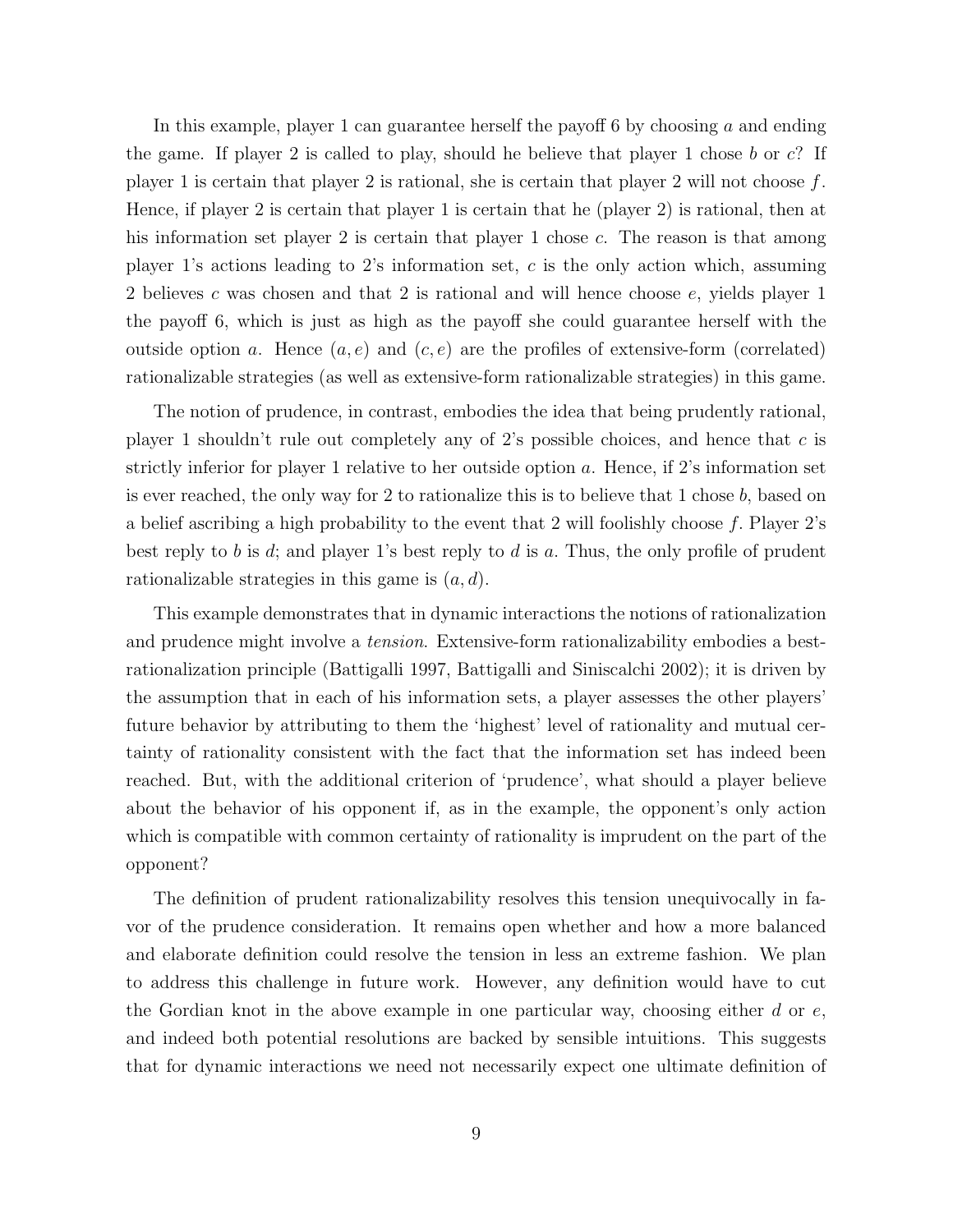rationalizability taking into account both rationalization and prudence.

Remark 1 *The definition of prudent rationalizability employs extensive-form rationality. For standard extensive-form games, Brandenburger and Friedenberg (2007) studied the connection between extensive-form iteratively admissible strategies (defined on the basis of rationality rather than extensive-form rationality) and extensive-form rationalizability. They showed that under a "no relevant convexities" condition, extensive-form rationalizability and extensive-form iterated admissibility coincide. However, the example in Figure 2 does* not *satisfy this condition, and hence demonstrates that in general extensive-form iterated admissibility is not a refinement of extensive-form rationalizability.*

Nevertheless, as far as paths of play are concerned, in the above example the set of paths induced by prudent rationalizability (the path a) *is* a subset of the paths induced by extensive-form rationalizability (the paths a and  $(c, e)$ ). This is an instance of a general phenomenon as we show in Theorem 2 below.

### 4.3 Forward Induction: the tension between EFR and PR

In Figure 2 we demonstrated the tension between the considerations of rationalization and prudence when a player tries to divine his opponent's past actions. A related but distinct tension arises when a player tries to deduce the opponent's future behavior from past actions of that opponent. Consider the following example in Figure 3.



In this example, in is imprudent for player 1 (since by going *out* she can guarantee a payoff of 10, while by moving in she risks getting 0 if player 2 would rather foolishly choose r). This means that if player 1 does move in and player 2 gets to play, no prudent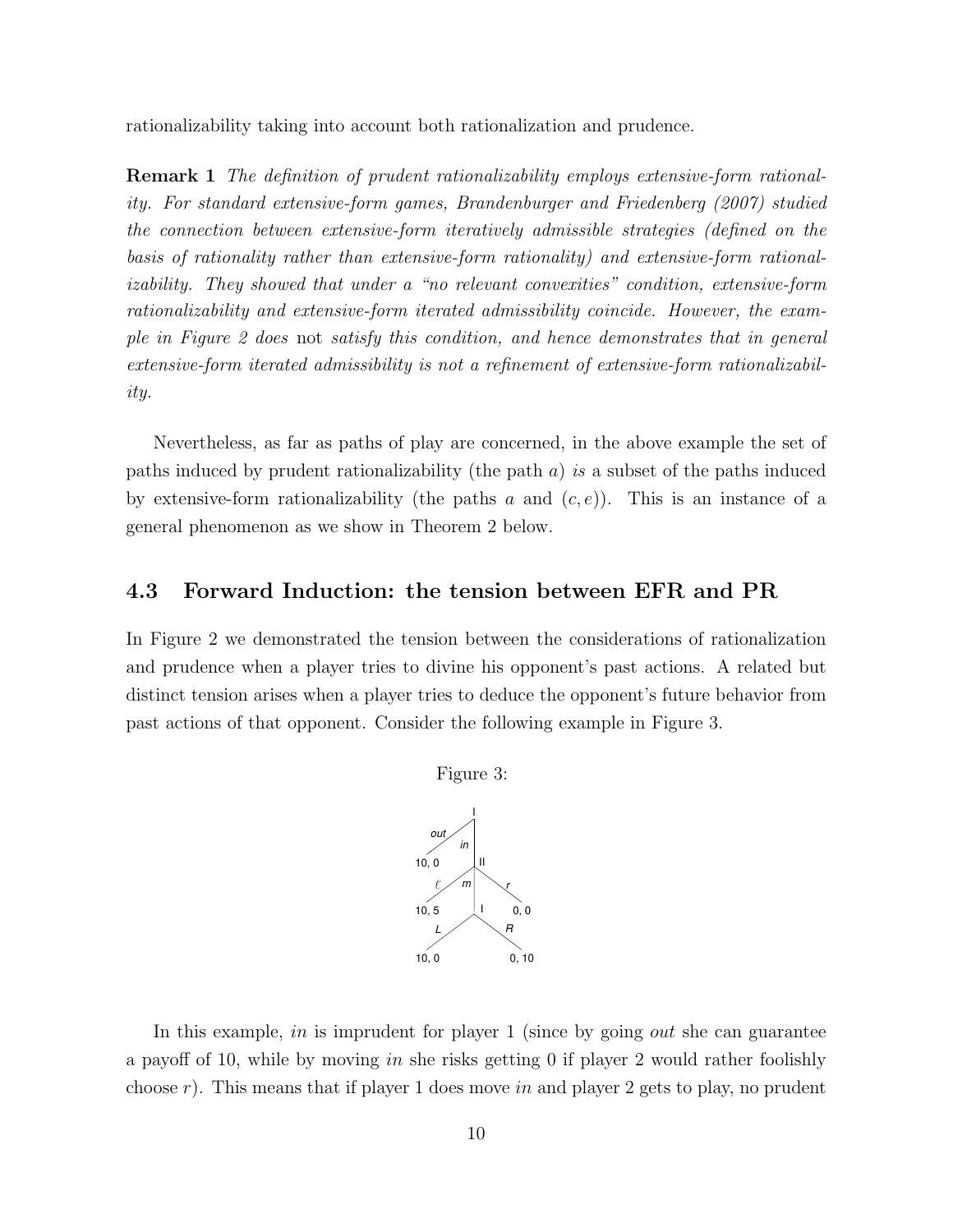strategy in  $\bar{S}_1^1$  reaches 2's information set. Hence, the beliefs  $\bar{B}_2^2$  of player 2 about player 1's future actions are not restricted. In particular, it contains beliefs by which if player 2 chooses m, player 1 will foolishly choose R (with a high probability). That's why both m and  $\ell$  are prudent rationalizable for player 2.

However, it is not very sensible on the part of player 2 to believe that following  $m$ player 1 may choose R. After all, when player 2 has to move, player 1 has already proved to be imprudent, but not irrational. Indeed, player 1's rationalizable (though imprudent) strategy  $(in, L)$  yields her the payoff 10 in conjunction with 2's only (extensive-form) rationalizable strategy  $\ell$ , as well as in conjunction with 2's prudent rationalizable strategy  $m$ ; and this payoff is the same as the payoff player 1 gets from her only prudent rationalizable strategy  $(out, L)$ .

Thus, as long as player 1 has been rational (even if imprudent) thus far, it makes more sense for player 2 to believe that player 1 will continue to be rational (though possibly imprudent) in the future. Restricting player 2's beliefs according to this logic would cross out the nonsensical choice m.

Already Pearce (1984) was well aware of this tension, which motivated his definition of cautious extensive-form rationalizability. That definition involves refining the set of rationalizable strategies by another round of strategy elimination with full support beliefs about the other players' surviving strategies; and then repeating this entire procedure – the standard iterative elimination process as in the definition of rationalizability, followed by one round assuming full-support beliefs –ad infinitum. In the above example, cautious extensive-form rationalizability does indeed rule out the strategy  $m$  for player 2.

However, as Pearce (1984) himself admits, the definition of cautious extensive-form rationalizability is not really satisfactory, as the following simple example of his shows.



Figure 4:

In this example, the strategy  $d$  is irrational for player 2. Once  $d$  is crossed out, both a and b are extensive-form rationalizable for player 1, and are actually also cautious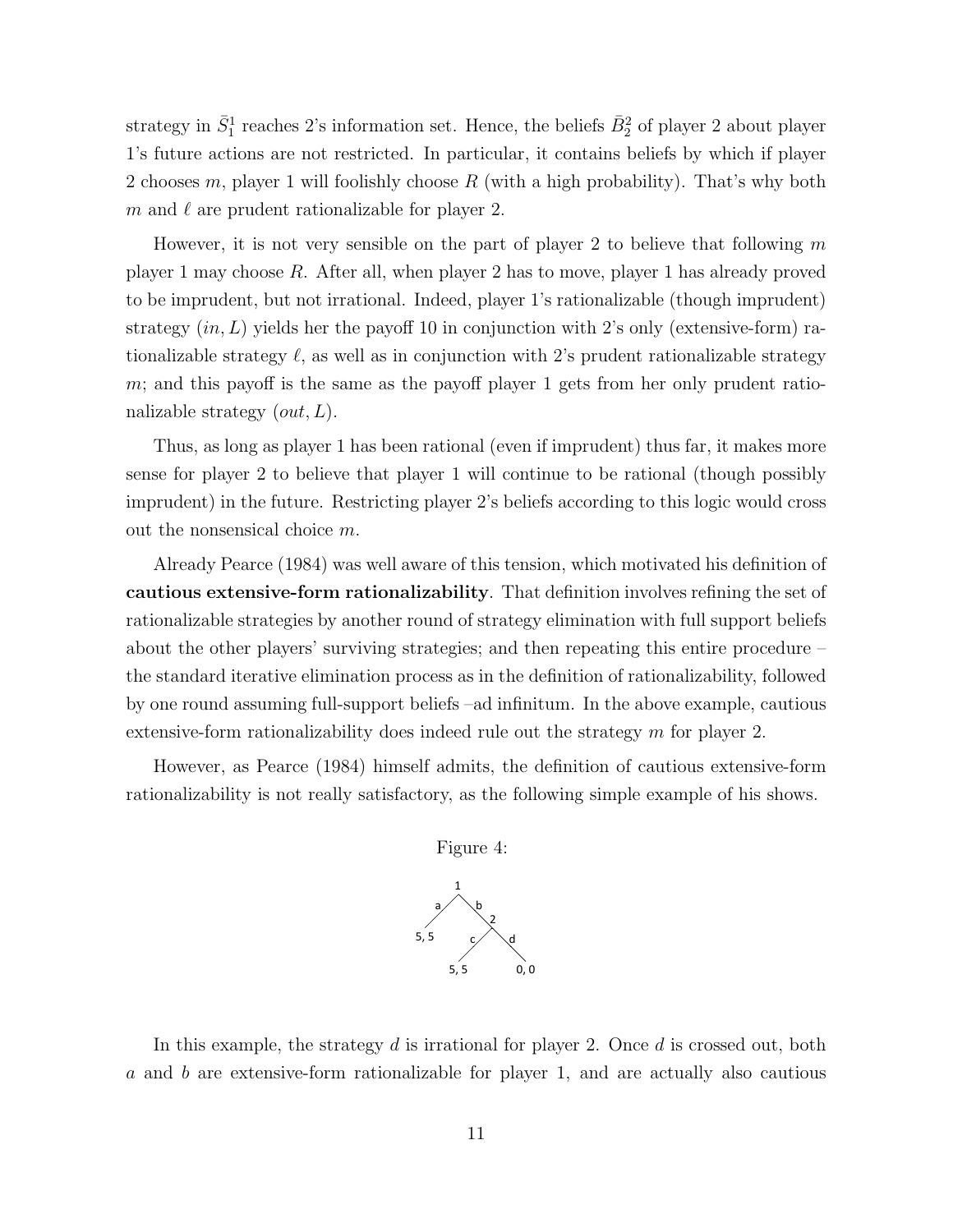extensive-form rationalizable. Notice that in contrast, b *does* get crossed out by*prudent rationalizability*, and the only prudent rationalizable strategy for player 1 is a.

### 4.4 Discussion of the PR definition

Definition 2 of extensive-form rationalizable strategies involves, as in Battigalli (1997), an iterative reduction procedure of belief systems (that is, by definition  $B_i^k \subseteq B_i^{k-1}$ ), and this definition implies that strategies get iteratively eliminated  $(S_i^k \subseteq S_i^{k-1})$ ; and the same is true also for extensive-form correlated rationalizable strategies – by definition  $\hat{B}_i^k \subseteq \hat{B}_i^{k-1}$  and hence  $\hat{S}_i^k \subseteq \hat{S}_i^{k-1}$ . In contrast, the inductive definition of **prudent** rationalizable strategies involves an iterative elimination of strategies (that is, by definition  $\bar{S}_i^k \subseteq \bar{S}_i^{k-1}$ , in analogy with the original formulation of Pearce (1984) for extensive-form rationalizability by an iterative elimination procedure), but in the case of prudence it is not generally the case that  $\bar{B}_i^k \subseteq \bar{B}_i^{k-1}$ . Indeed, when  $\bar{S}_{-i}^k \subsetneq \bar{S}_{-i}^{k-1}$ :

- If the set of strategy profiles in  $\bar{S}_{-i}^k$  reaching some information set  $h_i \in H_i$  is a proper, non-empty subset of the strategy profiles in  $\bar{S}_{-i}^{k-1}$  that reach  $h_i$ , then the support of each belief  $\bar{b}_i^{k-1}(h_i)$  in each belief system  $\bar{b}_i^{k-1} \in \bar{B}_i^{k-1}$  is strictly larger than the support of any belief  $\bar{b}_i^k(h_i)$  for  $\bar{b}_i^k \in \bar{B}_i^k$ .
- For information sets  $h_i$  *not* reached by  $\bar{S}_{-i}^k$ , there is no restriction (beyond Bayes rule) on  $\bar{b}_i^k(h_i)$  for  $\bar{b}_i^k \in \bar{B}_i^k$ . No such restriction is needed, because if we define

 $m_{h_i}^k = \max \left\{m < k : \text{ there exists } s_{-i} \in \bar{S}_{-i}^m \text{ that reaches } h_i \right\}$ 

then for  $s_i^k \in \bar{S}_i^k$  the restrictions on i's actions  $s_i^k(h_i)$  at  $h_i$  were already determined at stage  $m_{h_i}^k$ , since by definition  $s_i^k \in \bar{S}_i^k \subseteq \bar{S}_i^{m_{h_i}^k}$ .

Is it nevertheless feasible to define prudent rationalizability via a reduction process of belief systems? Asheim and Perea (2005) proposed to look at systems of conditional lexicographic probabilities – belief systems in which each belief at an information set is itself a lexicographic probability system (Blume, Brandenburger and Dekel 1991) about the other players' strategy profiles. Using belief systems which are conditional lexicographic probabilities we could, in the spirit of Stahl (1995), put forward an equivalent definition of prudent rationalizable strategies involving an iterative reduction procedure of belief systems rather than an iterative elimination procedure of strategies.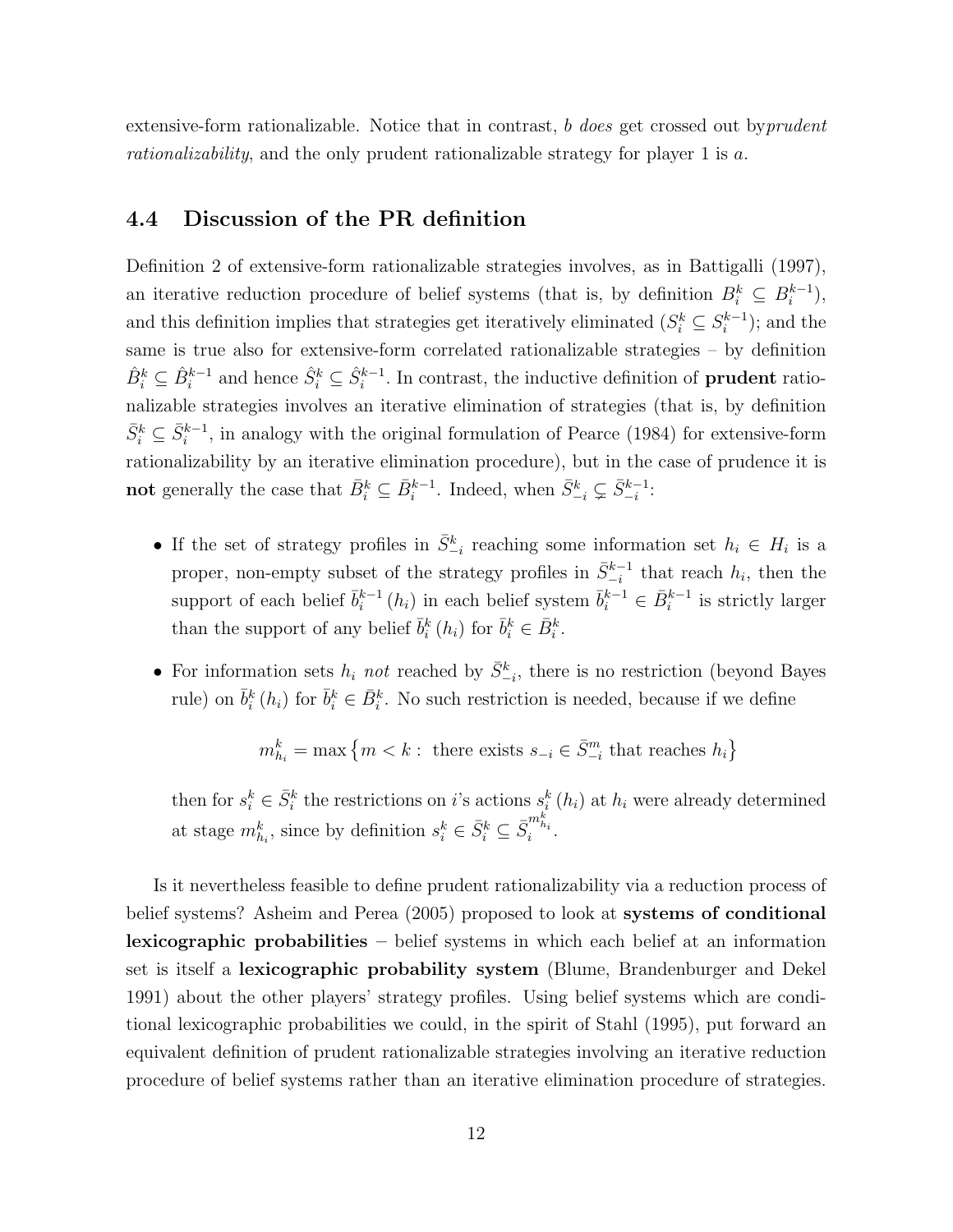In each round of the procedure, the surviving belief systems would be those in which at each information set, ruled-out strategy profiles of the other players (i.e. strategy profiles outside  $\bar{S}_{-i}^{m_{h_i}^k}$  would be deemed infinitely less likely than the surviving strategy profiles, but infinitely more likely than strategy profiles which had already been eliminated in previous rounds. We leave the precise formulation of such an equivalent definition to future work.

In their paper, Asheim and Perea (2005) proposed the notion of quasi-perfect rationalizability, which also involves the idea of cautious beliefs. Quasi-perfect rationalizability is distinct from our notion of prudent rationalizability. The difference is that with prudent rationalizability (as with extensive-form rationalizability), a player need not believe that another player's future behavior must be rationalizable to a higher order than that exhibited by that other player in the past; in contrast, with the quasi-perfect rationalizable strategies of Asheim and Perea (2005), a player should ascribe to her opponent the highest possible level of rationality in the future even if this opponent has already proved to be less rational in the past. That's why quasi-perfect rationalizability implies backward induction in generic perfect information games, while our prudent rationalizable strategies need not coincide with the backward induction strategies in such games (though they do generically lead to the backward induction path – the argument is the same as in Reny 1992 and Battigalli 1997, since in generic perfect information games prudent rationalizability coincides with extensive-form rationalizability in terms of realized paths).

# 5 An Application to Verifiable Information

In this section we provide an application of prudent rationalizability to the problem of relying on information of interested parties, which was introduced by Milgrom and Roberts (1986).

Consider a merchandise whose quality  $q_i \in \{q_1, \ldots, q_n\}$  is known to its seller, while a buyer knows only the prior probability distribution  $(p_1, \ldots, p_n)$  of the qualities, where  $p_i > 0$  for all  $i = 1, \ldots, n$ . For each quality level  $q_i$  the seller is better off the larger the quantity that she sells, while the utility of the buyer from the merchandise is strictly concave in the quantity purchases with a single peak at  $\beta(q_i)$ . Furthermore,

$$
\beta(q_1)<\cdots<\beta(q_n).
$$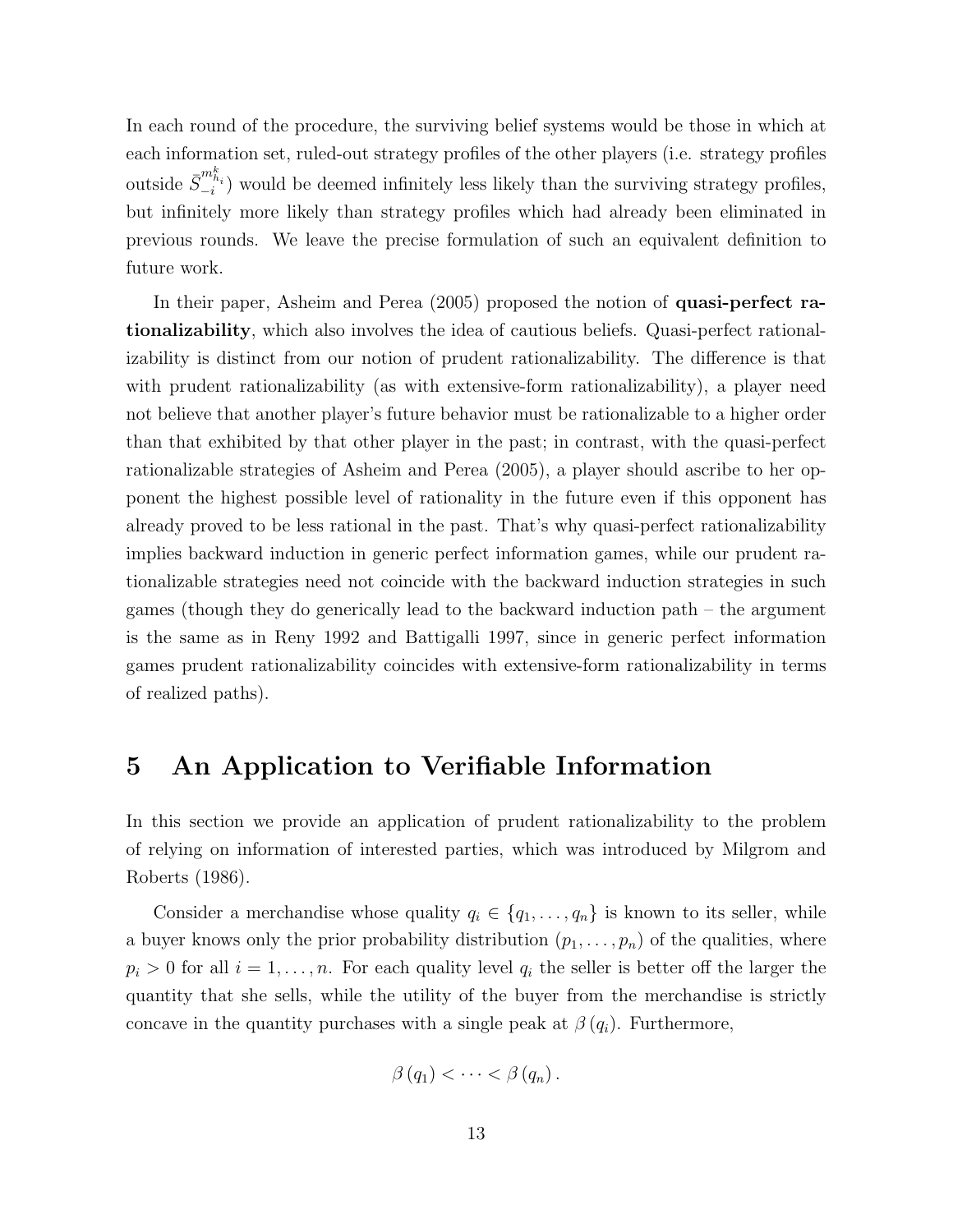Before sale takes place, the seller has the option of providing the buyer with a certified signal about the quality of her merchandise, proving to the seller that the quality is within some range  ${q_{\min}, \ldots, q_{\max}}$  containing the actual quality  $q_i$ .

Milgrom and Roberts (1986) proved that if the buyer's utility is strictly concave then there is a unique sequential equilibrium, in which when the quality is  $q_i$  the seller certifies to the buyer a range (possibly a singleton)  $\{q_{\min}, \ldots, q_{\max}\}\$ in which  $q_{\min} = q_i$ , while the buyer is skeptical and always buys  $\beta(q_{min})$ . Thus, in this unique sequential equilibrium the quality  $q_i$  is fully revealed to the seller, who buys the optimal quantity  $\beta(q_i)$  for him.

We proceed with the caveat that the quantities which can be demanded by the buyer belong to a finite, fine grid (recall that, formally, in our formulation each player has finitely many available actions in each information set). For simplicity, we assume further that the quantities  $\beta(q_i)$ ,  $i = 1, ..., n$  belong to this grid. For  $1 \leq m < n$  we denote by  $[\beta(q_m), \beta(q_n)]$  the set of quantities in this grid at least as large as  $\beta(q_m)$  and no larger than  $\beta(q_n)$ .

**Proposition 1** *The strategy to buy*  $\beta(q_{\min})$  *when confronted with the certification that the quality is in the range*  $\{q_{\min}, \ldots, q_{\max}\}$  *is also the unique prudent rationalizable strategy for the buyer, and certifying some range*  $\{q_{\min}, \ldots, q_{\max}\}\$  *in which*  $q_{\min} = q_i$  *constitute the prudent rationalizable strategies of the seller.*

Thus, any profile of prudent rationalizable strategies in this game yields the full revelation outcome indicated by Milgrom and Roberts (1986).

**Proof of Proposition 1.** When the buyer is confronted with the certificate  $\{q_n\}$ , his unique level-1 (prudent) rationalizable action is to buy  $\beta(q_n)$ , while when he is confronted with some range  $\{q_m, \ldots, q_n\}$  all the quantities in the interval  $[\beta(q_m), \beta(q_n)]$  are level-1 (prudent) rationalizable (because any posterior belief of the buyer about the qualities with support  $\{q_m, \ldots, q_n\}$  can be derived from a belief of the buyer that the seller provides the certificate  $\{q_m, \ldots, q_n\}$  with an appropriate probability  $r_i$  when the seller knows that the quality is  $q_i \in \{q_m, \ldots, q_n\}$ .) Consequently, the only level-2 prudent rationalizable strategies of the seller are those in which she provides the certificate  $\{q_n\}$  when the quality is  $q_n$  (because any other certificate that she can provide  $\{q_m, \ldots, q_n\}$  will yield an expected sale strictly smaller than  $\beta(q_n)$  with a full support belief about the level-1 prudent rationalizable strategies of the buyer, that have actions in the range  $[\beta(q_m), \beta(q_n)]$ .

Assume, inductively, that we have already proved that in all the level- $(2k-1)$  prudent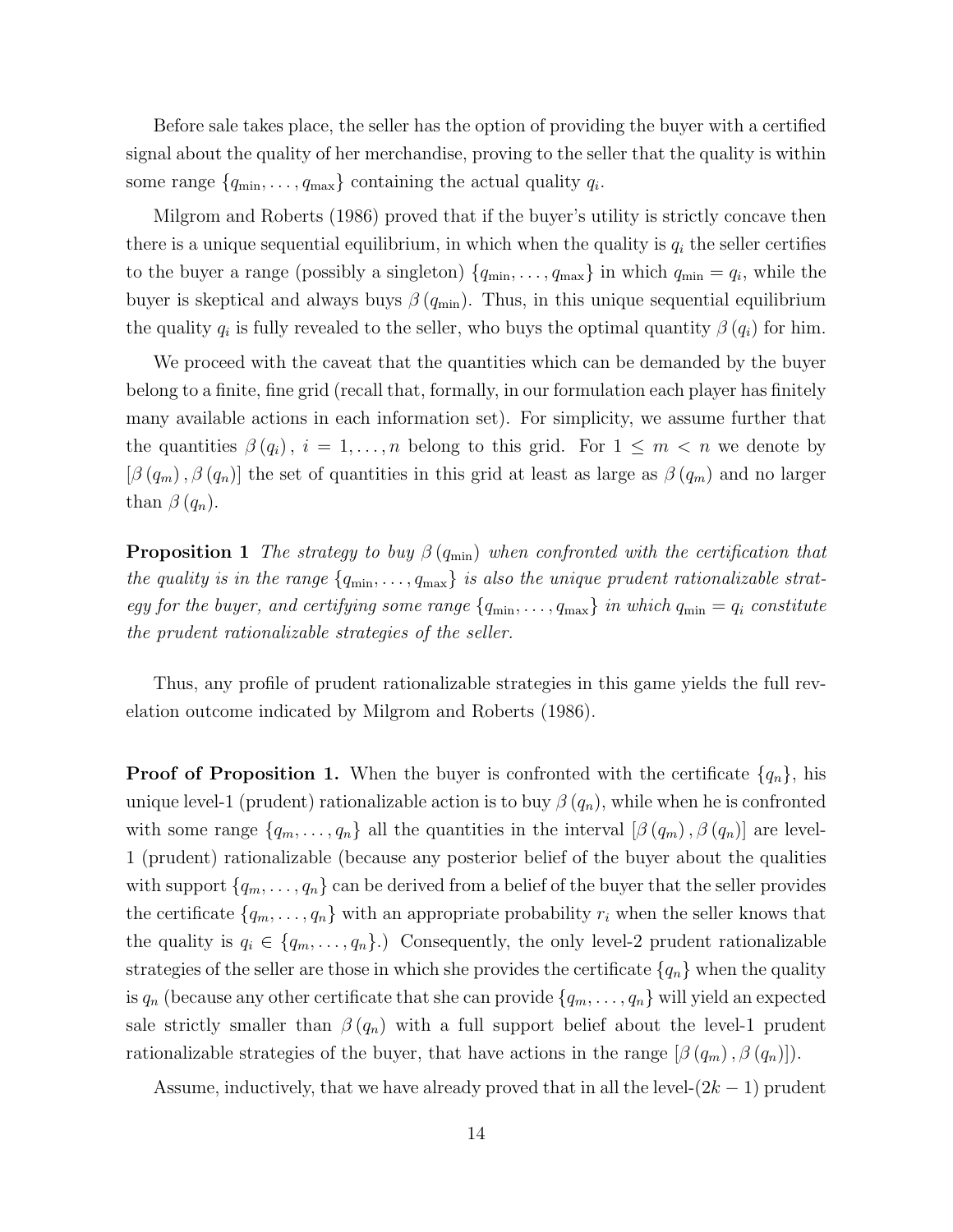rationalizable strategies of the buyer, for every  $i = 0, \ldots, k - 1$  he buys the quantity  $\beta(q_{n-i})$  when confronted with a certificate of the form  $\{q_{n-i}, \ldots, q_\ell\}$ , and that in all the level-2k prudent rationalizable strategies of the seller she indeed provides such a certificate when the quality is  $q_{n-i}$ . Then in all the level- $(2k + 1)$  (prudent) rationalizable strategies of the buyer he buys the quantity  $\beta(q_{n-k})$  when confronted with a certificate of the form  $\{q_{n-k}, \ldots, q_\ell\}$  (because he believes that such a certificate could only be presented to him with the quality  $q_{n-k}$ , as by the induction hypothesis with each higher quality all the level- $2k$  prudent rationalizable strategies of the seller present a certificate where that higher value is the minimal value). Furthermore, when confronted with some range  $\{q_m, \ldots, q_{n-k}, \ldots, q_\ell\}$  all the quantities in the interval  $[\beta(q_m), \beta(q_{n-k})]$  are level- $(2k+1)$  (prudent) rationalizable (because any posterior belief of the buyer about the qualities with support  $\{q_m, \ldots, q_{n-k}\}\)$  can be derived from a belief of the buyer on the level- $2k$  prudent rationalizable strategies of the seller in which the seller provides the certificate  $\{q_m, \ldots, q_\ell\}$  with an appropriate probability  $r_i$  when the seller knows that the quality is  $q_i \in \{q_m, \ldots, q_{n-k}\}\.$ 

Consequently, in all the level- $(2k + 2)$  prudent rationalizable strategies of the seller she provides the certificate  $\{q_{n-k}, ..., q_\ell\}$  when the quality is  $q_{n-k}$  (because any other certificate that she can provide  $\{q_m, \ldots, q_{n-k}, \ldots, q_\ell\}$  will yield an expected sale strictly smaller than  $\beta(q_{n-k})$  with a full support belief about the level- $(2k+1)$  prudent rationalizable strategies of the buyer, that have actions in the range  $[\beta(q_m), \beta(q_{n-k})]$ .

Hence, the inductive claim obtains in particular for  $k = n - 1$ , concluding what we wanted to prove.  $\Box$ 

In fact, it is not difficult to see that the above argument does not depend on the assumption that the available certificates consist of ranges of qualities (containing the true quality). For the argument to hold it is enough to assume that for each quality level  $q_i$  one of the available certificates is the fully revealing certificate  $\{q_i\}$ .

Note that the result would not obtain when we employ extensive-form rationalizability rather than prudent rationalizability. The reason is that when the buyer is presented with a certificate  $\{q_m, \ldots, q_n\}$ , then the buyer could optimistically believe that the seller's quality is  $q_n$  and buy a larger quantity than with a prudent full support belief.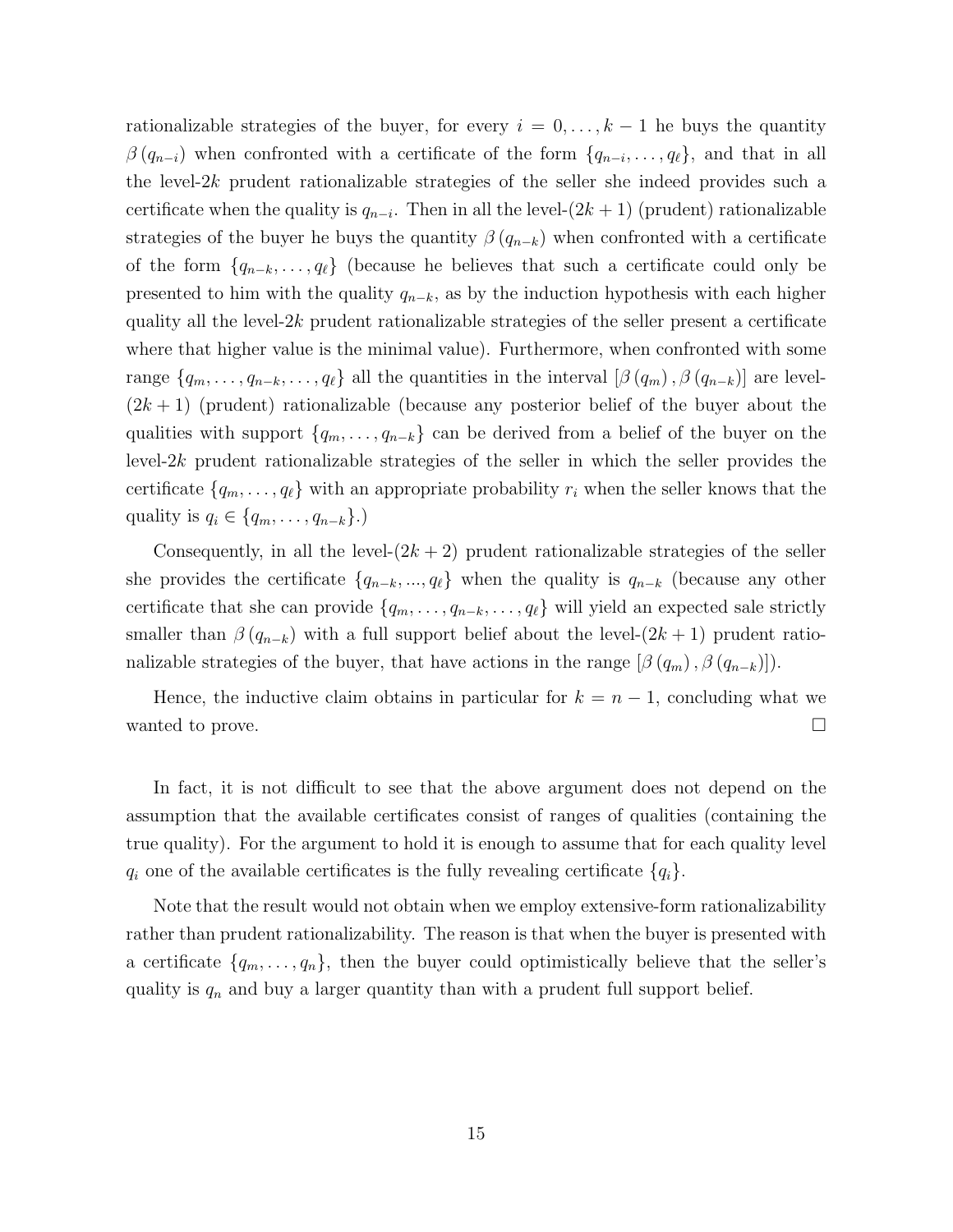# 6 The refining power of prudent rationalizability in generalized extensive-form games with unawareness

We now present two examples demonstrating the refining power of prudent rationalizability. The first example was originally analyzed (for the full awareness case) by Milgrom and Roberts (1986) using sequential equilibrium and in Section 5 using prudent rationalizability. A second example is due to Ozbay (2007). We will also show a general result on existence and the refinement power of prudent rationalizability.

Unawareness and mutual unawareness is modeled in a generalized extensive-form game by a family T of trees (see Heifetz, Meier and Schipper 2011a for the formal definition and properties). Each tree  $T \in \mathbf{T}$  represents a subjective view of a player (or a subjective view of a player about another player's subjective view, etc.) of the feasible paths; one of the trees represents the modeler's 'objective' view. The set of nodes that a player  $i \in I$  considers as possible at a node n of a tree  $T \in \mathbf{T}$  – her information set  $h_i = \pi_i(n)$  there – may be a subset of nodes of a different tree  $T' \in \mathbf{T}$ , in case  $T'$ represents the set of feasible paths of which player  $i$  is aware at the node  $n$ . (In such case we write  $T \rightarrowtail T'$ , and we denote by  $\hookrightarrow$  the transitive closure of  $\rightarrow$ ). As the game proceeds, each player's view of the game may evolve, and the trees  $T'$  in which in the information sets are contained may be different at distinct nodes along a path. The players have perfect recall, and remember their past views and information sets as well as their respective chosen actions.

Player i's strategy  $s_i \in S_i$  defines her choice of action  $s_i(h_i) \in A_{h_i}$  for all of her information sets  $h_i \in H_i$  in all trees  $T \in \mathbf{T}$ . In particular,  $s_i(\pi_i(n))$  defines *i*'s action at the node  $n \in T$  even when  $\pi_i(n)$  is a subset of a different tree  $T' \in \mathbf{T}$ . Thus, a profile of strategies  $s = (s_i)$  defines a path in every tree  $T \in \mathbf{T}$ . Denote by  $T_{h_i}$  the tree containing the information set  $h_i$ .

For every tree  $T \in \mathbf{T}$ , the T-partial game is the partially ordered set of trees including T and all trees T' satisfying  $T \hookrightarrow T'$ . A T-partial game is a generalized game by itself. We denote by  $H_i^T$  the set of i's information sets in the T-partial game. We denote by  $s_i^T$  the strategy in the T-partial game induced by  $s_i$ . If  $R_i \subseteq S_i$  is a set of strategies of player *i*, denote by  $R_i^T$  the set of strategies induced by  $R_i$  in the T-partial game. The set of *i*'s strategies in the T-partial game is thus denoted by  $S_i^T$ .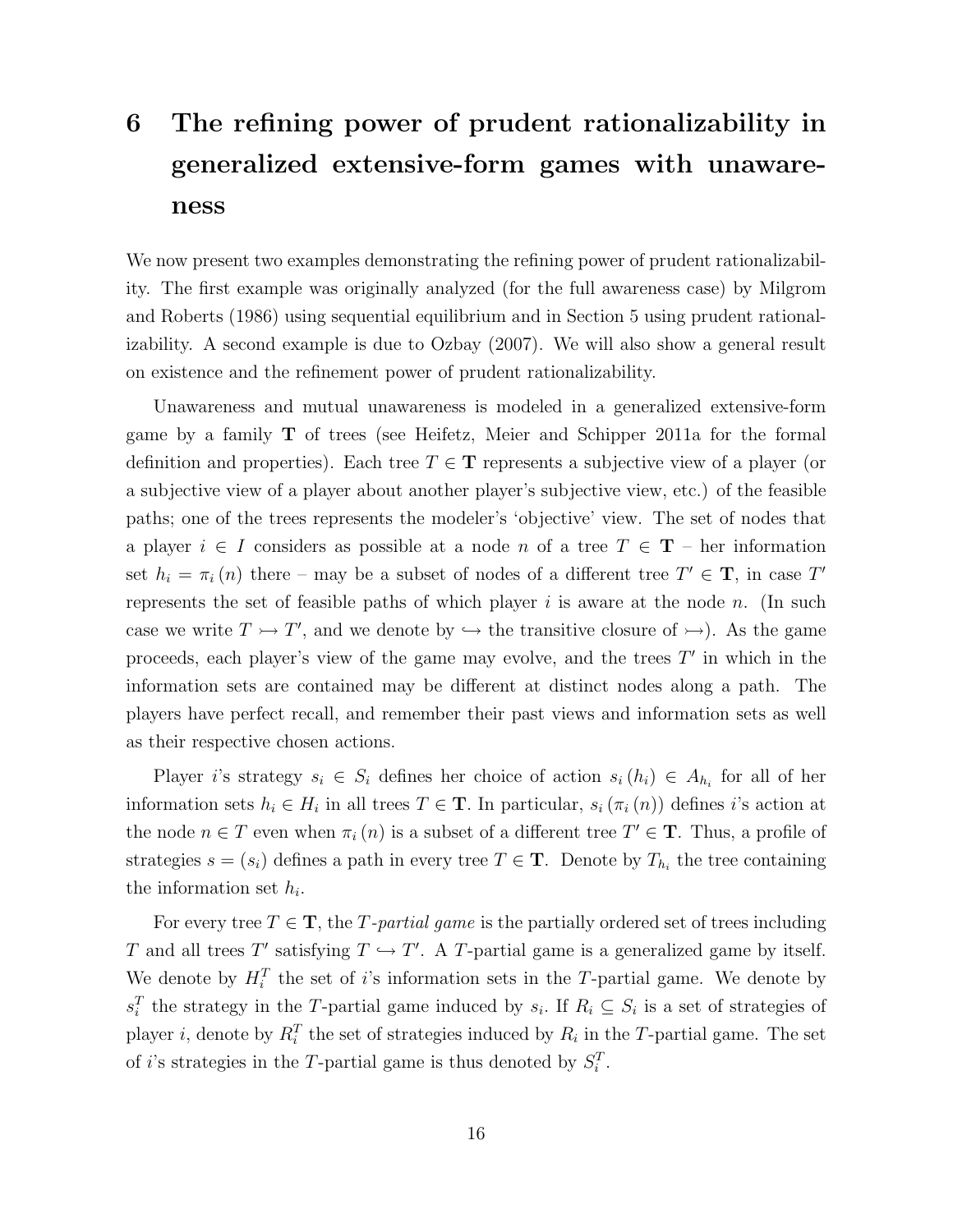A *belief system* of player i

$$
b_i = (b_i (h_i))_{h_i \in H_i} \in \prod_{h_i \in H_i} \Delta \left( S_{-i}^{T_{h_i}} \right)
$$

is a profile of beliefs - a belief  $b_i(h_i) \in \Delta \left( S_{-i}^{T_{h_i}} \right)$  about the other players' strategies in the  $T_{h_i}$ -partial game, for each information set  $h_i \in H_i$ , with the following properties

- $b_i(h_i)$  reaches  $h_i$ , i.e.  $b_i(h_i)$  assigns probability 1 to the set of strategy profiles of the other players that reach  $h_i$ .
- If  $h_i$  precedes  $h'_i$  ( $h_i \leadsto h'_i$ ) then  $b_i$  ( $h'_i$ ) is derived from  $b_i$  ( $h_i$ ) by Bayes rule whenever possible.

Denote by  $B_i$  the set of player i's belief systems.

For a belief system  $b_i \in B_i$ , a strategy  $s_i \in S_i$  and an information set  $h_i \in H_i$ , define player *i*'s expected payoff **at**  $h_i$  to be the expected payoff for player *i* in  $T_{h_i}$  given  $b_i(h_i)$ , the actions prescribed by  $s_i$  at  $h_i$  and its successors, and assuming that  $h_i$  has been reached.

We say that with the belief system  $b_i$  and the strategy  $s_i$  player i is *rational* at the information set  $h_i \in H_i$  if there exists no action  $a'_{h_i} \in A_{h_i}$  such that only replacing the action  $s_i(h_i)$  by  $a'_{h_i}$  results in a new strategy  $s'_i$  which yields player i a higher expected payoff at  $h_i$  given the belief  $b_i(h_i)$  on the other players' strategies  $S_{-i}^{T_{h_i}}$ .

The definition of prudent rationalizability in generalized extensive-form games is almost identical to its definition in standard games. The only difference is the fact that a belief of a player at an information set  $h_i$  is about the opponents strategies  $S_{-i}^{T_{h_i}}$  in the  $T_{h_i}$ -partial game:

Definition 3 (Prudent rationalizability in generalized extensive-form games) *Let*

$$
\bar{S}_i^0 = S_i
$$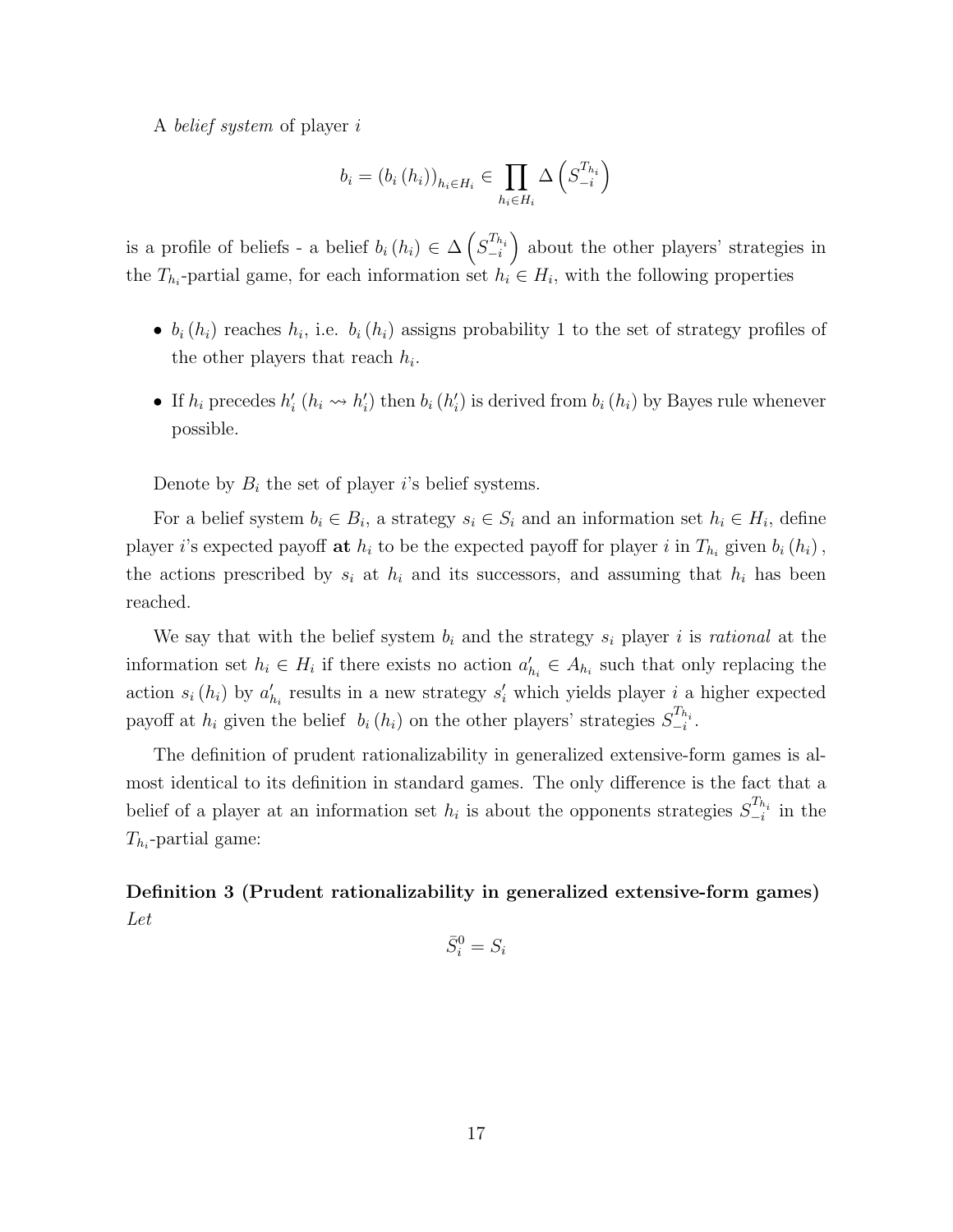*For*  $k \geq 1$  *define inductively* 

$$
\bar{B}_i^k = \left\{ \begin{aligned} &\text{for every information set } h_i, \text{ if there exists some profile} \\ b_i \in B_i: \begin{array}{l} s_{-i} \in \bar{S}_{-i}^{k-1} = \prod_{j \neq i} \bar{S}_j^{k-1} \text{ of the other players' strategies} \\ &\text{such that } s_{-i} \text{ reaches } h_i \text{ in the tree } T_{h_i}, \text{ then the support} \\ &\text{of } b_i(h_i) \text{ is the set of strategy profiles } s_{-i} \in \bar{S}_{-i}^{k-1, T_{h_i}} \text{ that reach } h_i \end{array} \right\}
$$

$$
\bar{S}_i^k = \left\{ s_i \in \bar{S}_i^{k-1} : \begin{array}{c} \text{there exists } b_i \in \bar{B}_i^k \text{ such that for all } h_i \in H_i \text{ player } i \\ \text{is rational at } h_i \end{array} \right\}
$$

*The set of prudent rationalizable strategies of player* i *is*

$$
\bar{S}_i^{\infty} = \bigcap_{k=1}^{\infty} \bar{S}_i^k
$$

The proof of the next result is contained in the appendix.

Theorem 1 *The set of player* i*'s prudent rationalizable strategies is non-empty.*

In Section 4, we showed that prudent rationalizability is *not a refinement of extensiveform rationalizable strategies*. However, we can show that it refines the set of extensiveform rationalizable paths.

Theorem 2 *The set of paths induced by profiles of prudent rationalizable strategies is a subset of the paths induced by profiles of extensive-form rationalizable strategies (or, equivalently, the paths induced by profiles of extensive-form correlated rationalizable strategies).*

The proof is contained in the appendix.

## 6.1 Milgrom-Roberts (1986) with unawareness

Assume now that there are several dimensions of quality along which such certifications could be provided. To fix ideas, consider two dimensions  $L, H$  and  $0, *$ . The four combinations are

$$
L^0, H^0, L^*, H^*.
$$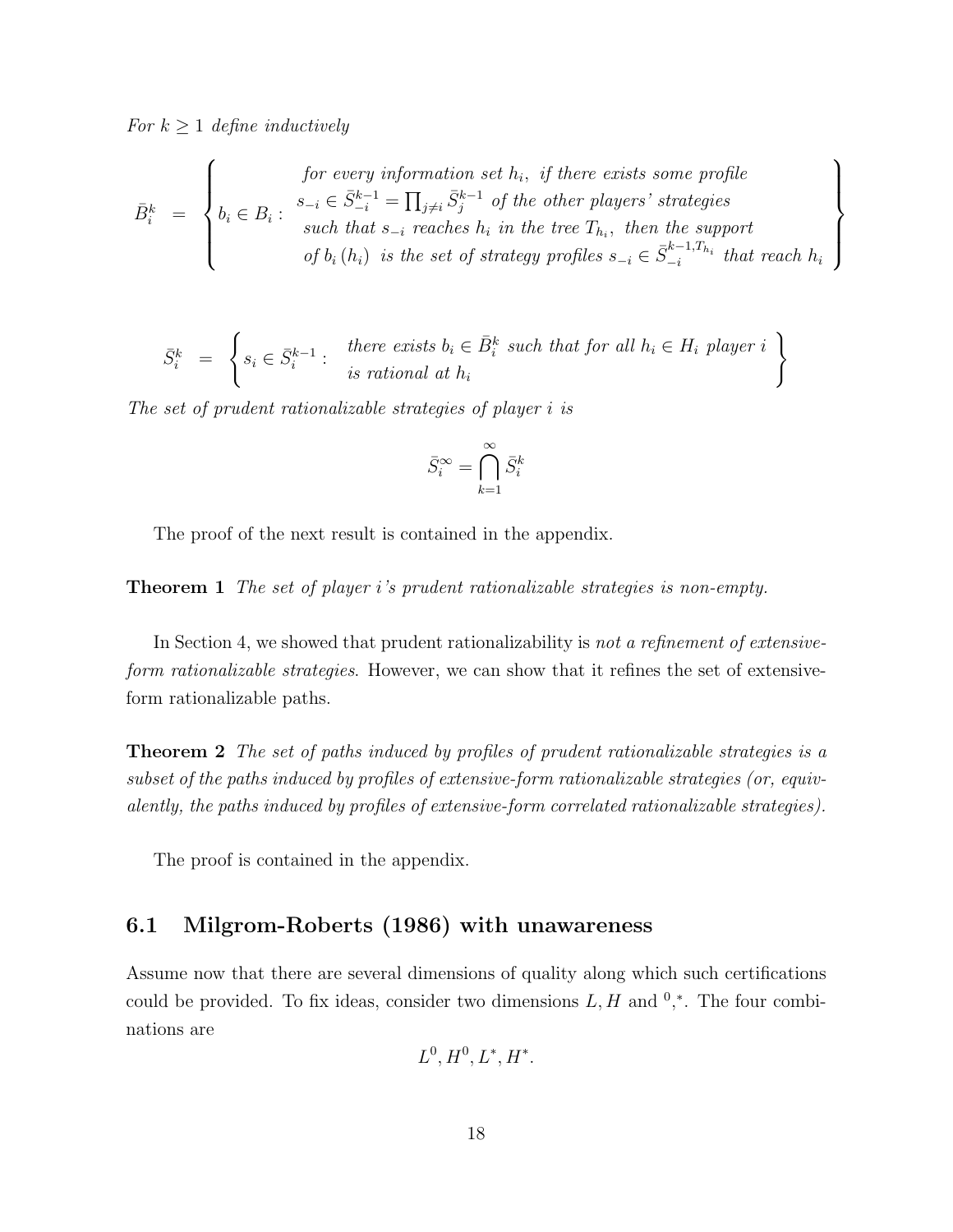So, for instance, in the state  $L^0$  the available certificates are  $\{L, H\} \times \{0, \infty\}$ ,  $\{L\} \times \{0, \infty\}$ ,  $\{L, H\} \times \{^0\}$  and  $\{L\} \times \{^0\}.$ 

Assume further that

$$
\beta(L^*) < \beta(L^0) < \beta(H^0) < \beta(H^*)
$$

Since the singleton certificates

$$
\{L\} \times \{^*\}, \{L\} \times \{^0\}, \{H\} \times \{^0\}, \{H\} \times \{^*\}
$$

are available, the above argument obtains and full revelation takes place in any profile of prudent rationalizable strategies of the players.

Assume, however, that the buyer is initially aware only of the  $\{L, H\}$  dimension and is unaware of the  $\{0, * \}$  dimension; he evaluates the merchandize as having the default quality  $L^0$  when confronted with the certificate  $\{L\}$ , and similarly, with the certificate  ${H}$  he evaluates the merchandize as having the default quality  $H^0$ . Assume further that the seller knows this, and that by presenting the certificates  $\{\ast\}, \{\{\}^0\}$  or  $\{\{\}^0, \ast\}$  the seller inter alia makes the buyer aware of the  $\{0, * \}$  dimension.

Intuitively, it is clear that the seller will want to make the buyer aware of this extra dimension when the quality is  $H^*$ , because this will lead the buyer to demand the high quantity  $\beta(H^*)$ . In contrast, when the actual quality is  $L^*$ , the seller will prefer not to present any certificate at all along the dimension  $\{0,^*\}$ : This way the buyer will remain unaware of this extra dimension, and will demand the quantity  $\beta(L^0)$  (because unraveling and full revelation will occur only along the  $\{L, H\}$  dimension); if the seller were to make the buyer aware of this extra dimension, the buyer would have demanded only  $\beta(L^*) < \beta(L^0)$ .

This strategic interaction is represented in the following generalized game form (Figure 5). Initially, nature, c, selects a state out of  $\{L^0, L^*, H^0, H^*\}$ . The seller observes the state of nature and chooses a certificate. Unless the seller presents a certificate involving the dimension  $\{0,^*\}$ , the buyer remains unaware of it. This is indicated by the intermitted arrows from nodes in the upper tree to nodes in the lower tree. E.g., if the seller selects the certificate  $\{L\}$ , then the buyer remains unaware of the  $\{0,^*\}$  dimension and views the game as represented by the lower tree. In particular, his information set is a singleton containing the node after nature selects  $L$  and the seller reports  $\{L\}$  in the lower tree. If the seller presents a certificate involving the  $\{0, * \}$ -dimension, then the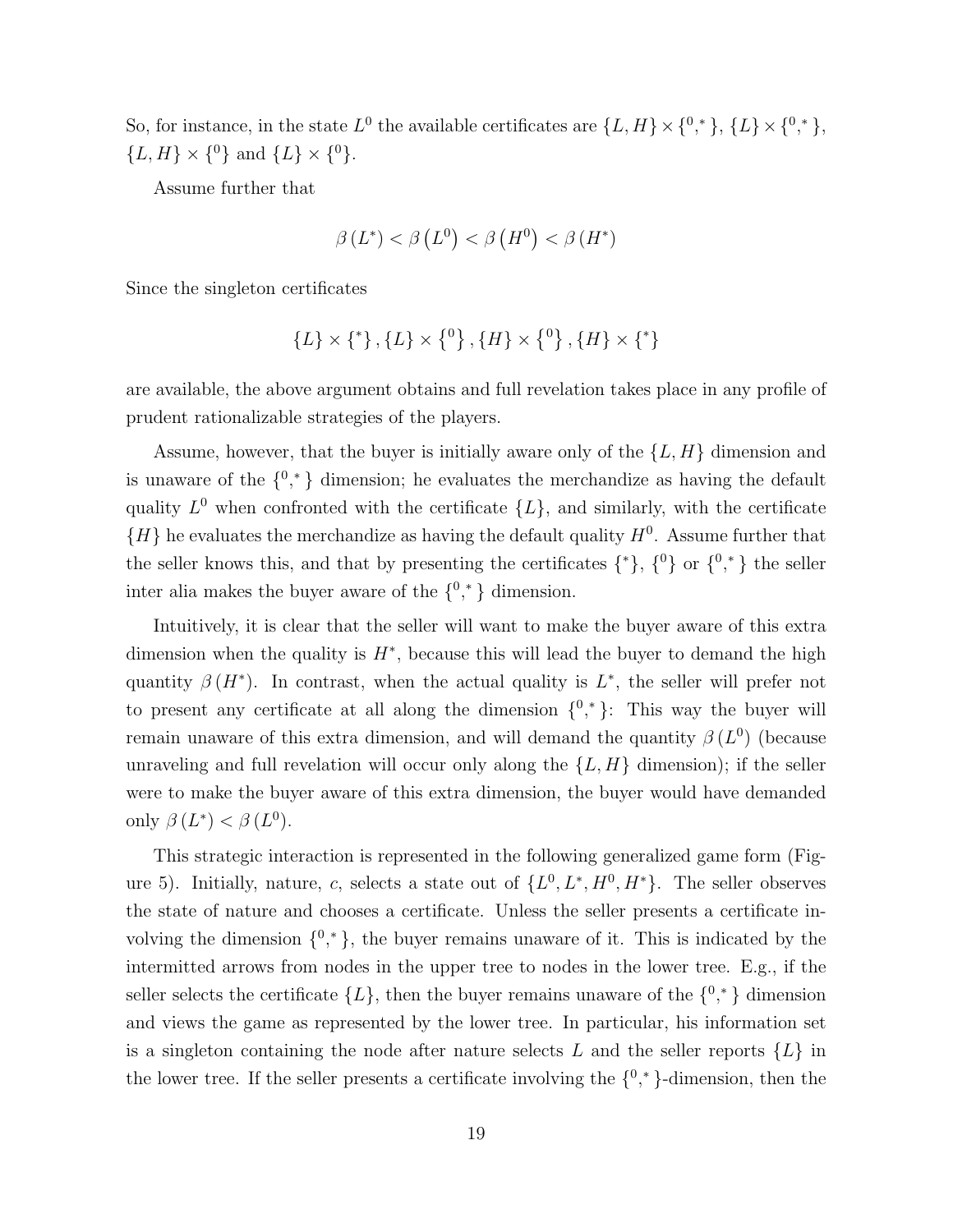

Figure 5: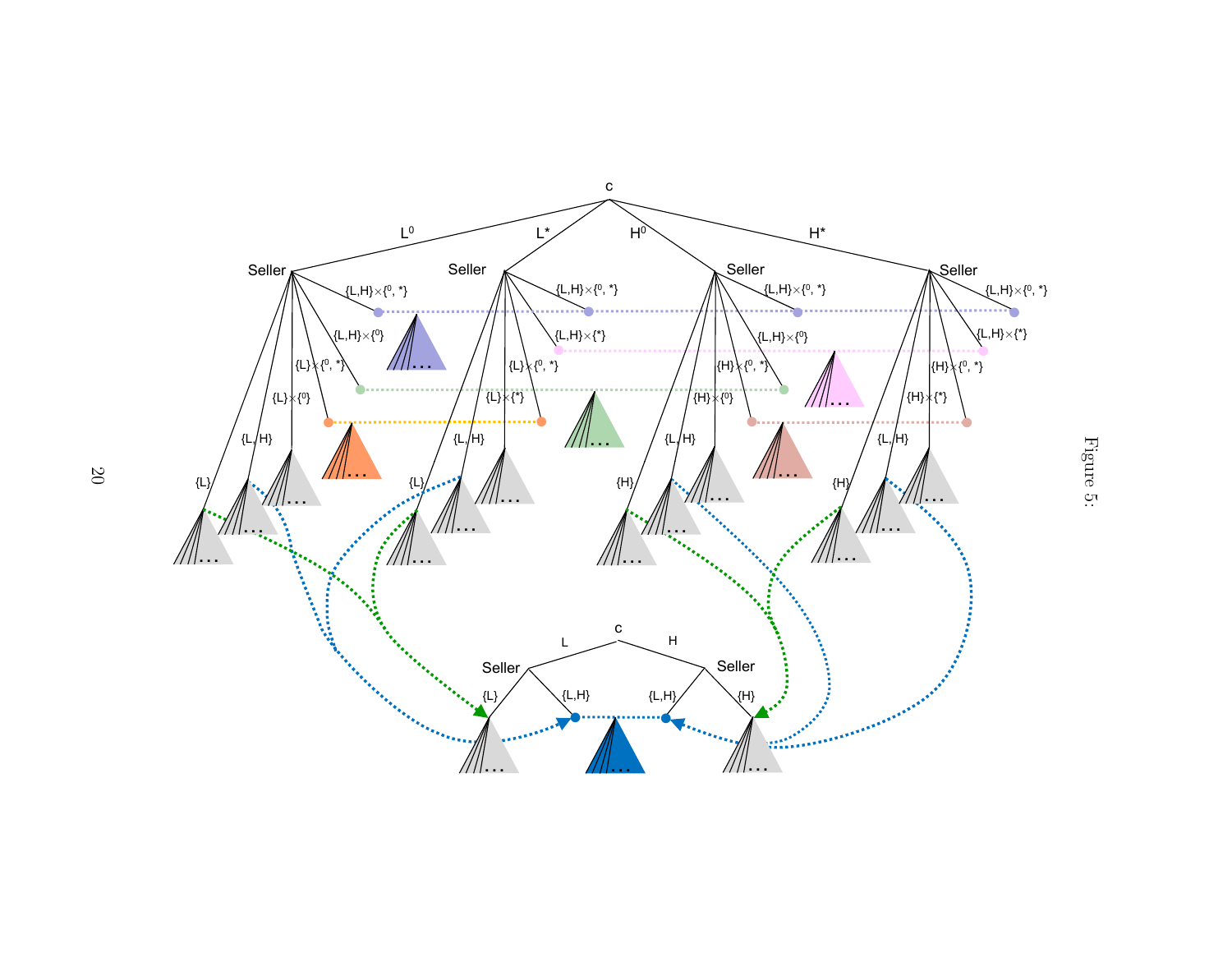buyer becomes aware of it and he conceives of the entire generalized game. For instance, if the seller selects the certificate  $\{L, H\} \times \{0, \infty\}$ , then the buyer's information set is given by the upmost information set drawn as an intermitted line connecting four nodes.

We summarize the discussion in the following proposition.

Proposition 2 *In the verifiable information model in which the buyer is unaware of some dimension of the the good's quality, the seller may not fully reveal the quality in any prudent rationalizable outcome.*

This is in sharp contrast to the case with full awareness discussed in Section 5.

## 6.2 An example by Ozbay (2007)

To demonstrate the extra power of prudent rationalizability, consider the following example of dynamic interaction with unawareness, which is a variant of example 3 in Ozbay (2007). There are 3 states of nature,  $\omega_1, \omega_2, \omega_3$ . A chance move chooses one out of four potential distributions over the states of nature:

$$
\delta_1 = (1, 0, 0) \n\delta_2 = (0, 1, 0) \n\delta_3 = (0, 0, 1) \n\delta_4 = \left(\frac{1}{3}, \frac{1}{3}, \frac{1}{3}\right)
$$

An Announcer gets to know the distribution (but not the realization of the state of nature). A Decision Maker (DM) is initially aware only of the state  $\omega_1$  (and hence the DM is certain that  $\omega_1$  will be realized with certainty). However, before the DM chooses what to do, the Announcer can choose to make the DM aware of either  $\omega_2, \omega_3$ , none of them or both of them. Increased awareness makes the DM aware of the relevant marginals of the distributions. For instance, if the Announcer makes the DM aware of  $\omega_2$ , the DM becomes aware of the set of distributions

$$
\delta_{1|_{\{\omega_1,\omega_2\}}} = (1,0)
$$
  
\n
$$
\delta_{2|_{\{\omega_1,\omega_2\}}} = (0,1)
$$
  
\n
$$
\delta_{4|_{\{\omega_1,\omega_2\}}} = \left(\frac{1}{2},\frac{1}{2}\right)
$$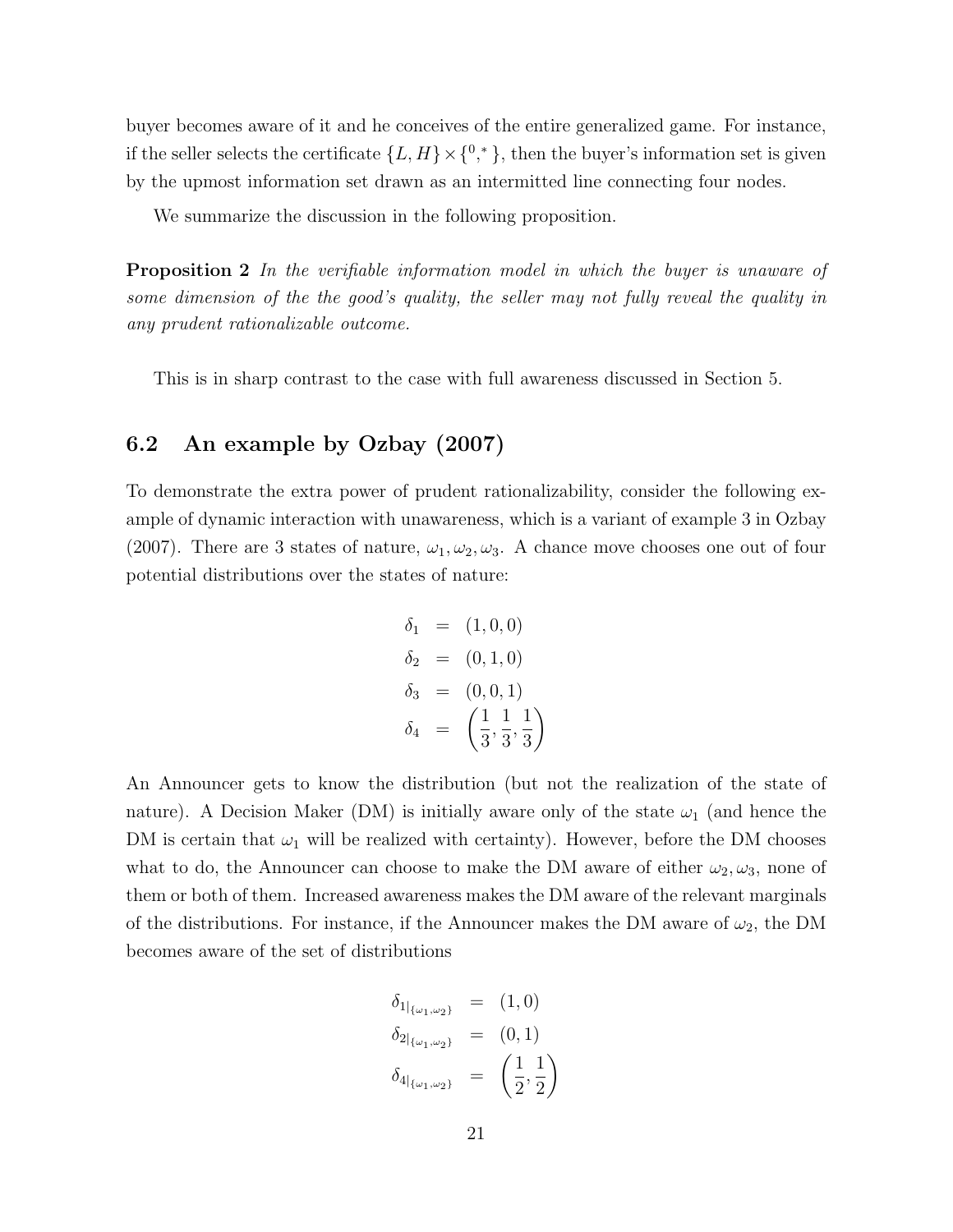and also becomes certain that the Announcer knows which of these is the true distribution.<sup>4</sup>

Subsequently, the DM should choose one out of three possible actions – left, middle or right. The payoffs to the players as a function of the chosen action and the state of nature appear in the following table:

|            | left | middle | right |
|------------|------|--------|-------|
| $\omega_1$ | 3, 3 | 0, 0   | 2, 2  |
| $\omega_2$ | 0, 0 | 5, 5   | 2, 2  |
| $\omega_3$ | 2.2  | 0, 0   | 2.2   |

The game is thus described in Figure 6 in the following page.

It is obvious that if the Announcer announces nothing, and hence the DM is certain that  $\omega_1$  prevails, the DM will choose 'left'.

What happens if the Announcer makes the DM aware of  $\omega_2$ ? The information set of the DM becomes

$$
\left\{ \delta_{1|_{\{\omega_1,\omega_2\}}}, \delta_{2|_{\{\omega_1,\omega_2\}}}, \delta_{4|_{\{\omega_1,\omega_2\}}} \right\}
$$

The DM may then assign a high probability to  $\delta_{1|_{\{\omega_1,\omega_2\}}}$ ,<sup>5</sup> and this will lead the DM to choose 'left'. Hence, assuming such a belief by the DM, it is rationalizable for the Announcer to make the DM aware of  $\omega_2$  when the Announcer knows that the true distribution is  $\delta_1$  (i.e. when the Announcer knows that  $\omega_1$  will be realized with probability 1).

This is not very sensible, though. After all, the Announcer can ensure that the DM chooses 'left' by not announcing any new state. When the Announcer likes the DM to choose 'left', it makes no sense on the Announcer's part to announce  $\omega_2$  and

<sup>5</sup>That is, the DM may assign a high probability to strategies of the Announcer by which the Announcer announces  $\omega_2$  (and cause the DM's information set to become  $\left\{\delta_{1_{\{\omega_1,\omega_2\}}}, \delta_{2_{\{\omega_1,\omega_2\}}}, \delta_{4_{\{\omega_1,\omega_2\}}}\right\}$ ) when the Announcer has learned that the true distribution is  $\delta_1$ .

<sup>&</sup>lt;sup>4</sup>In Ozbay's example and in what follows the DM's beliefs about these marginal distributions will not be necessarily related to the prior probabilities with which the distributions were chosen by the chance move. That's why we do not even bother to specify the probabilities with which the chance move chooses the different distributions.

Put differently, instead of describing this game by a partially ordered set of trees, one for each level of awareness as in Figure 6, we could have replaced each tree with an arborescence in which the initial chance move is erased. Allowing for arborescences instead of trees in the framework for dynamic unawareness is straightforward, but for the sake of clarity of the exposition we avoid this explicit generalization in the body of the paper.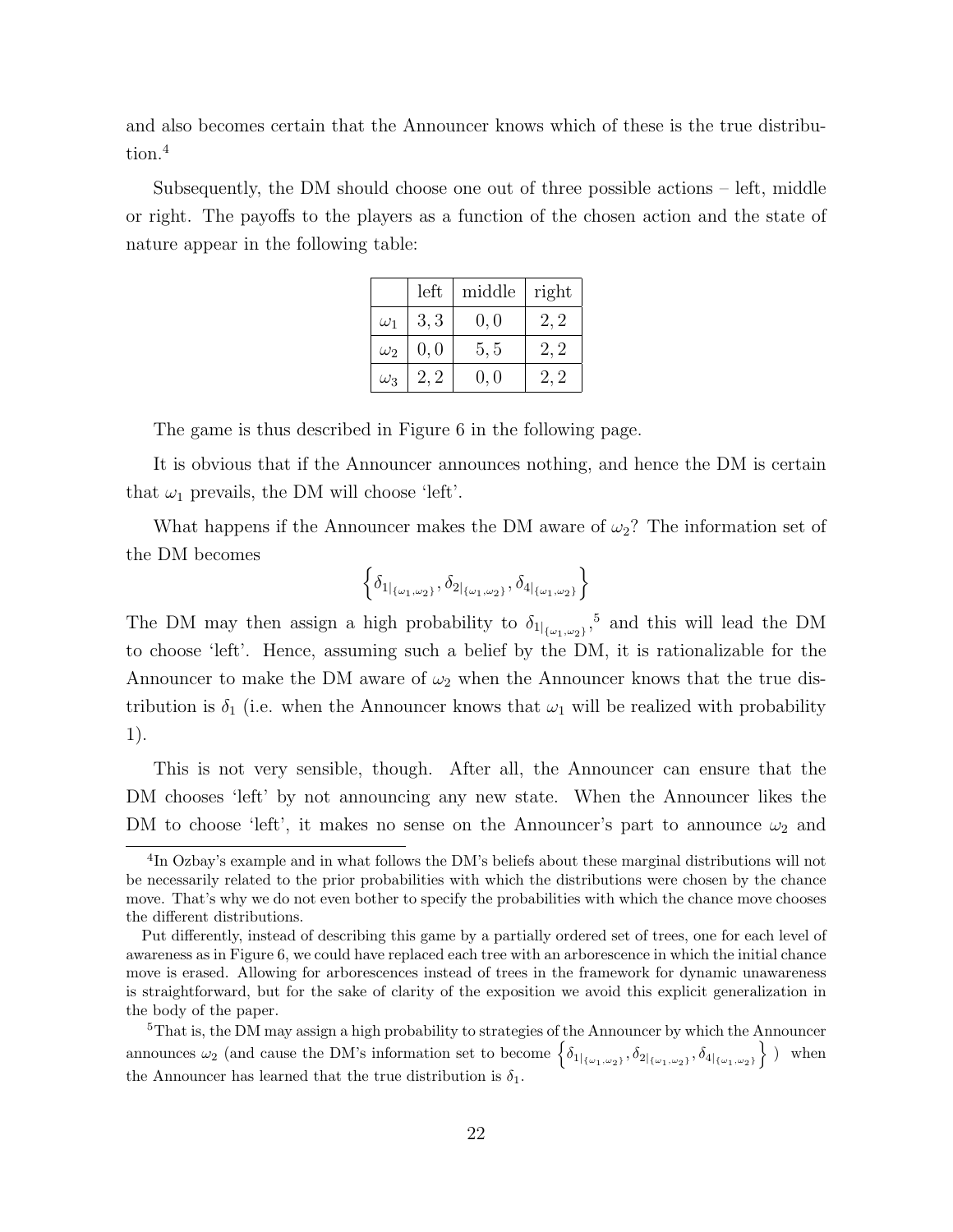

Figure 6: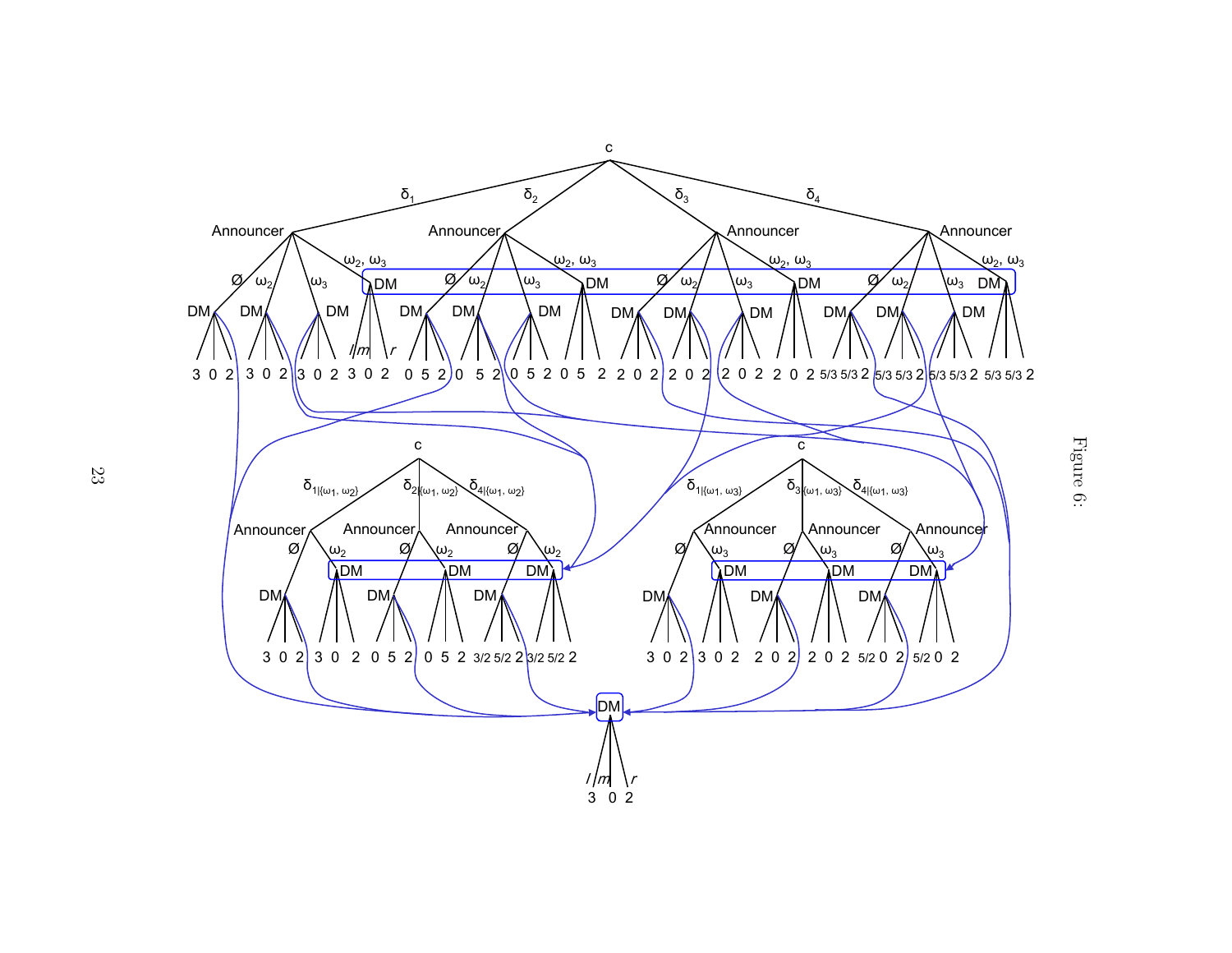thus face the risk that the DM assigns a low probability to  $\delta_{1|_{\{\omega_1,\omega_2\}}}$  and consequently choose 'middle'. This idea is captured by Ozbay's reasoning refinement to his awareness equilibrium notion<sup>6</sup>, as well as by prudent rationalizability:

Proposition 3 *The DM has a unique prudent rationalizable strategy. With this strategy the DM chooses 'left' when no new state is announced, 'middle' when only*  $\omega_2$  *is announced, 'left' when only*  $\omega_3$  *is announced, and 'right' when both*  $\omega_2, \omega_3$  *are announced.* 

**Proof.**  $\bar{B}_{DM}^1$  contains belief systems in which in the information set  $\left\{\delta_{1|_{\{\omega_1,\omega_2\}}}, \delta_{2|_{\{\omega_1,\omega_2\}}}, \delta_{4|_{\{\omega_1,\omega_2\}}}\right\}$ (which follows the announcement of only  $\omega_2$  by the Announcer) the DM's belief assigns high probabilities to  $\delta_{2|\{\omega_1,\omega_2\}}, \delta_{4|\{\omega_1,\omega_2\}}$ . The strategies in  $\bar{S}_{DM}^1$  corresponding to these be- $\text{lief systems prescribe 'middle' to the DM in the information set } \left\{ \delta_{1|_{\{\omega_1,\omega_2\}}}, \delta_{2|_{\{\omega_1,\omega_2\}}}, \delta_{4|_{\{\omega_1,\omega_2\}}} \right\}.$ The crucial point is that  $\bar{B}_{Announce}^2$  contains *only* belief systems that assign strictly positive probabilities to these strategies of the DM. Thus, with *any* belief system in  $\bar{B}^2_{Announer}$ , it is sub-optimal for the Announcer to announce  $\omega_2$  in the announcer's information set  $\{\delta_1\}$ , in which the Announcer is certain of  $\omega_1$ .<sup>7</sup> Hence,  $\bar{S}_{Announce}^2$  does not contain strategies in which the Announcer announces just  $\omega_2$  when the announcer's information set is  $\{\delta_1\}$ . We conclude that  $\bar{B}_{DM}^3$  contains only belief systems in which the belief at the information set  $\left\{ \delta_{1|_{\{\omega_1,\omega_2\}}}, \delta_{2|_{\{\omega_1,\omega_2\}}}, \delta_{4|_{\{\omega_1,\omega_2\}}} \right\}$  assigns probability zero to  $\delta_{1_{\{\omega_1,\omega_2\}}}$ . Hence,  $\bar{S}_{DM}^3$  contains only strategies with which the DM chooses 'middle' at the information set  $\left\{ \delta_{1|_{\{\omega_1,\omega_2\}}}, \delta_{2|_{\{\omega_1,\omega_2\}}}, \delta_{4|_{\{\omega_1,\omega_2\}}} \right\}$ .

Furthermore, already  $\bar{S}_{DM}^1$  contains only strategies with which the DM chooses 'left' at the information set  $\left\{\delta_{1|\{\omega_1,\omega_3\}}, \delta_{3|\{\omega_1,\omega_3\}}, \delta_{4|\{\omega_1,\omega_3\}}\right\}$  (i.e. when the Announcer announces just the new state  $\omega_3$ ). This is because prudent rationalizability implies that all the belief systems in  $\bar{B}_{DM}^1$  assign a positive probability to strategies of the Announcer with which the Announcer announces the new state  $\omega_3$  even when the Announcer's information set (from the point of view of the DM!) is  $\{\delta_{1|_{\{\omega_1,\omega_3\}}}\}\$  or  $\{\delta_{4|_{\{\omega_1,\omega_3\}}}\}\$ .

Also,  $\bar{B}_{DM}^1$  contains belief systems in which the DM's belief in the information set  $\{\delta_1, \delta_2, \delta_3, \delta_4\}$  (when the Announcer announces both new states  $\omega_2, \omega_3$ ) assigns high probability to  $\delta_2$ . The strategies in  $\bar{S}_{DM}^1$  corresponding to these belief systems prescribe 'middle' to the DM in the information set  $\{\delta_1, \delta_2, \delta_3, \delta_4\}$ . Hence,  $\bar{B}^2_{Announce}$  contains *only* belief systems that assign strictly positive probabilities to these strategies of the DM. Thus,

<sup>&</sup>lt;sup>6</sup>We believe that equilibrium notions are somewhat questionable in the context of unawareness, and hence our focus on rationalizability. See Heifetz, Meier and Schipper (2011a) for further discussions.

<sup>&</sup>lt;sup>7</sup>Because according to every belief system in  $\bar{B}^2_{Announce}$ , announcing just  $\omega_2$  will lead the DM with a positive probability to choose 'middle'.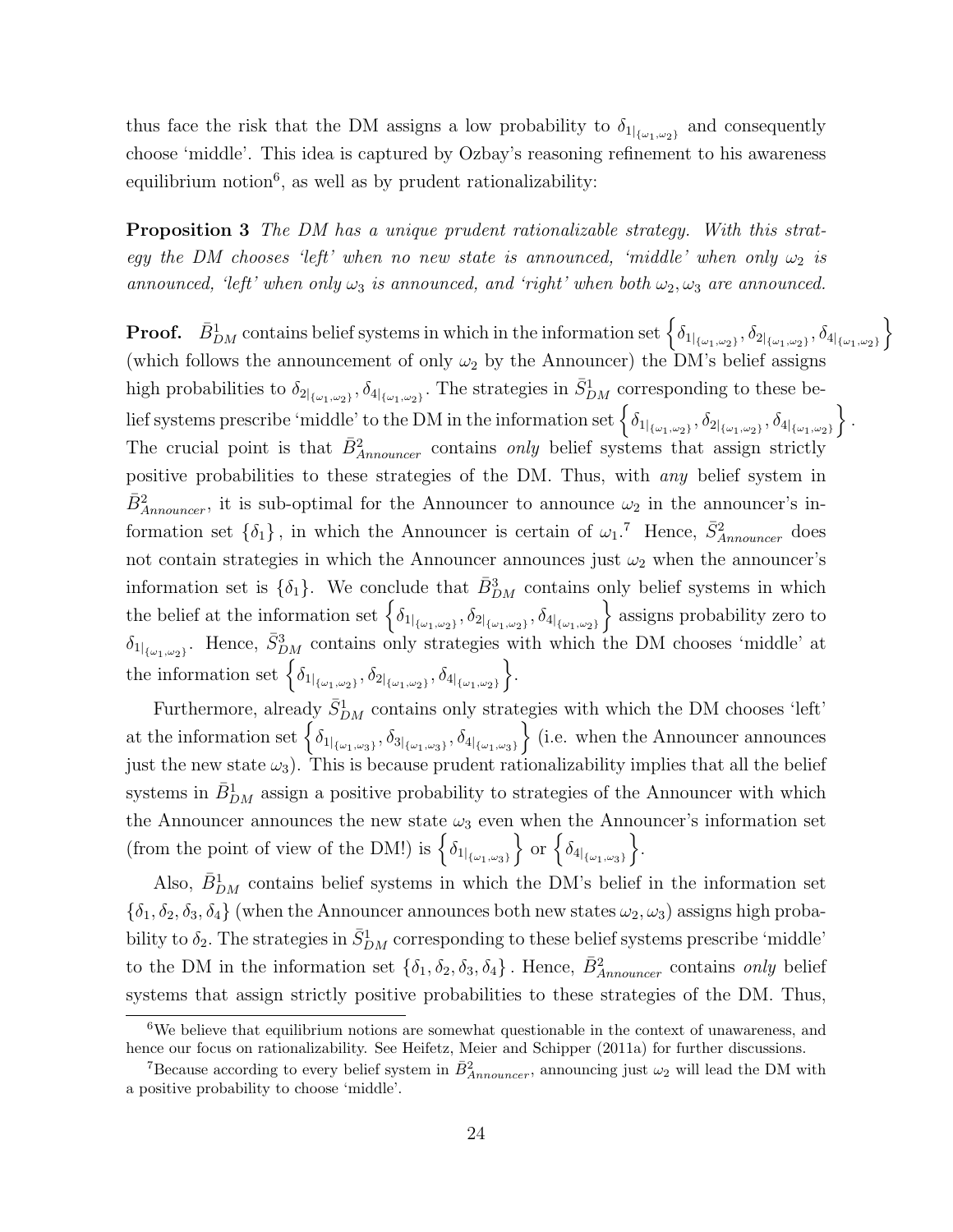with *any* belief system in  $\bar{B}_{Announce}^2$ , it is sub-optimal for the Announcer to announce both  $\omega_2$  and  $\omega_3$  in the announcer's information sets  $\{\delta_1\}$  and  $\{\delta_3\}$ . Similarly,  $\bar{B}_{DM}^1$  contains belief systems in which the DM's belief in the information set  $\{\delta_1, \delta_2, \delta_3, \delta_4\}$  assigns high probability to  $\delta_1$ . The strategies in  $\bar{S}_{DM}^1$  corresponding to these belief systems prescribe 'left' to the DM in the information set  $\{\delta_1, \delta_2, \delta_3, \delta_4\}$ . Hence,  $\bar{B}_{Announer}^2$  contains *only* belief systems that assign strictly positive probabilities to these strategies of the DM. Thus, with *any* belief system in  $\bar{B}_{Announer}^2$ , it is sub-optimal for the Announcer to announce both  $\omega_2$  and  $\omega_3$  in the Announcer's information sets  $\{\delta_1\}$ ,  $\{\delta_2\}$  or  $\{\delta_3\}$ . We conclude that  $\bar{B}_{DM}^3$  contains only belief systems in which the belief at the information set  $\{\delta_1,\delta_2,\delta_3,\delta_4\}$  assigns probability zero to  $\delta_1,\delta_2,\delta_3$ . That is,  $\bar{B}_{DM}^3$  contains only belief systems that assign probability 1 to  $\delta_4$  at the information set  $\{\delta_1, \delta_2, \delta_3, \delta_4\}$ . Hence,  $\bar{S}_{DM}^3$  contains only strategies with which the DM chooses 'right' at the information set  $\{\delta_1, \delta_2, \delta_3, \delta_4\}.$ 

We thus conclude that  $\bar{S}_{DM}^3$  contains a unique strategy  $s_{DM}^*$ . This strategy prescribes the DM to choose 'left' in the information set  $\{\delta_{1|\{\omega_{1}\}}\}$  (i.e. when the Announcer does not announce any new state), to choose 'middle' in the information set  $\left\{\delta_{1\left[\omega_1,\omega_2\right]},\delta_{2\left[\omega_1,\omega_2\right]},\delta_{4\left[\omega_1,\omega_2\right]}\right\}$  (i.e. when the Announcer announces just the new state  $\omega_2$ ), to choose 'left' in the information set  $\left\{\delta_{1|\{\omega_1,\omega_3\}}, \delta_{3|\{\omega_1,\omega_3\}}, \delta_{4|\{\omega_1,\omega_3\}}\right\}$  (i.e. when the Announcer announces just the new state  $\omega_3$  and to choose 'right' in the information set  ${\lbrace \delta_1, \delta_2, \delta_3, \delta_4 \rbrace}$  (i.e. when the Announcer announces both new states  $\omega_2, \omega_3$ ).<sup>8</sup>

## A Proofs

### A.1 Proof of Theorem 1

First, observe that  $\bar{B}_i^k \neq \emptyset$  for every  $k \geq 1$ , because if an information set  $h_i \in H_i$  is reached by some  $s_{-i} \in \bar{S}_{-i}^{k-1}$ , then  $s_{-i}$  reaches also all of *i*'s information sets that precede  $h_i$  in the tree  $T_{h_i}$ .

We proceed by induction.  $\bar{S}_i^0 = S_i$  and hence non-empty. Notice also that for every  $b_i \in \bar{B}_i^1$ , a standard backward induction procedure on the arborescence of information sets  $H_i$  yields a strategy  $s_i \in \bar{S}_i^1$  with which player i would be rational  $\forall h_i \in H_i$  given  $b_i$ .

Suppose, inductively, we have already shown that  $\forall i \in I$   $\bar{S}_i^{k-1} \neq 0$  (and hence that

<sup>&</sup>lt;sup>8</sup>This is also the unique strategy of the DM which is part of an awareness equilibrium satisfying reasoning refinement in Ozbay (2007).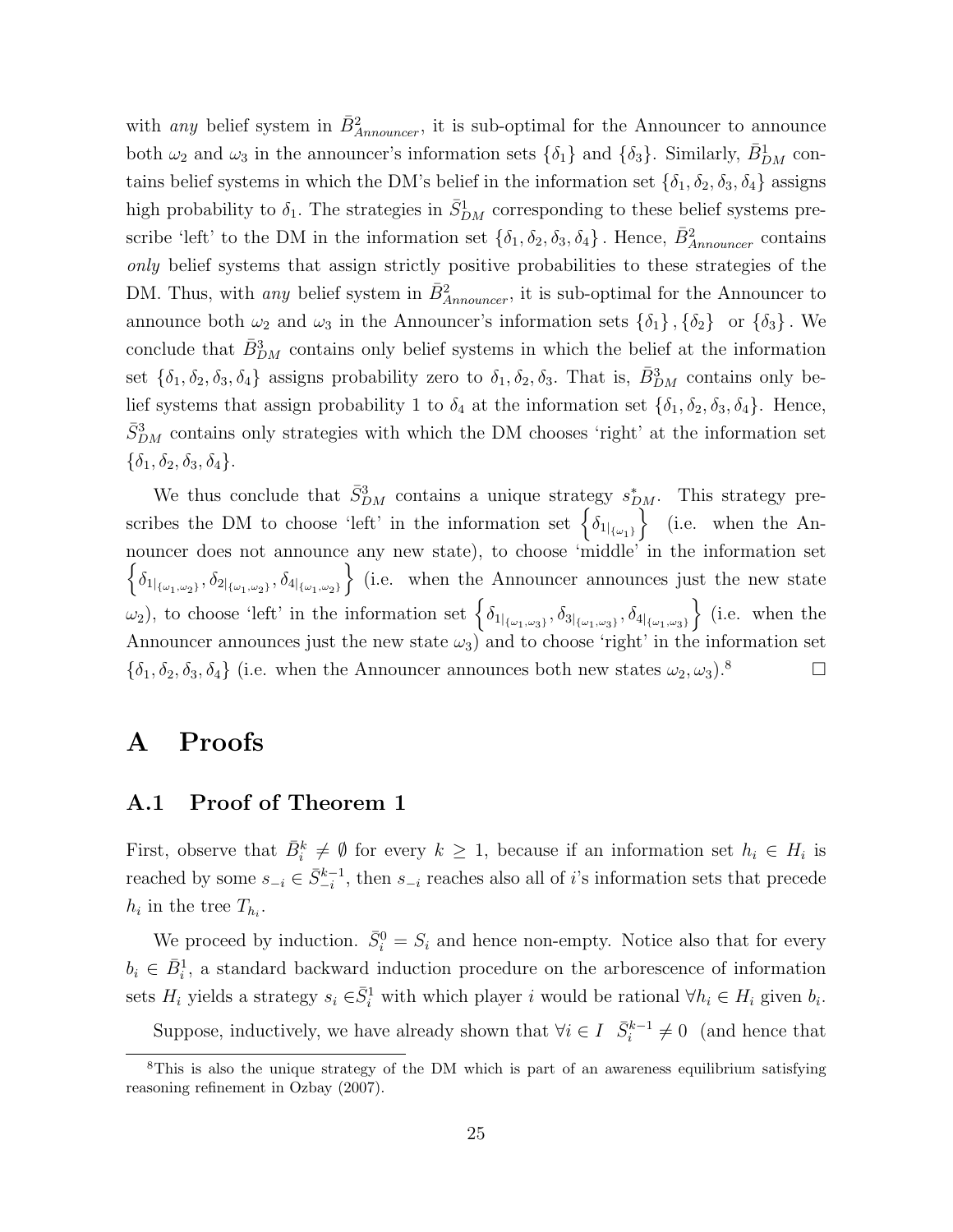$\bar{S}_{-i}^{k-1} \neq 0$ ), and also that for every  $b_i \in \bar{B}_i^{k-1}$  there exists a strategy  $s_i \in \bar{S}_i^{k-1}$  with which player *i* would be rational  $\forall h_i \in H_i$  given  $b_i$ .

Let  $b_i \in \bar{B}_i^k$ . Let  $\dot{H}_i \subseteq H_i$  be the set of i's information sets not reached by any profile  $s_{-i} \in \bar{S}_{-i}^{k-1}$  but reached by some profile  $s_{-i} \in \bar{S}_{-i}^{k-2}$ . If  $\dot{H}_i \neq \emptyset$ , for every  $h_i \in \dot{H}_i$  with no predecessor in  $\dot{H}_i$ , modify (if necessary)  $b_i(h_i)$  so as to have full support on the profiles in  $\bar{S}_{-i}^{k-2}$  that reach  $h_i$ , and in succeeding information sets modify  $b_i$  by Bayes rule whenever possible. Denote the modified belief system by  $\dot{b}_i$ . Then by construction also  $\dot{b}_i \in \bar{B}_i^k$ .

Consider a sequence of belief systems  $b_{i,n} \in \overline{B}_i^{k-1}$  such that

$$
\dot{b}_{i} = \left(\dot{b}_{i} \left(h_{i}'\right)\right)_{h_{i}' \in H_{i}} \equiv \left(\lim_{n \to \infty} b_{i,n} \left(h_{i}'\right)\right)_{h_{i}' \in H_{i}}
$$

and given this sequence<sup>9</sup>  $b_{i,n} \in \bar{B}_i^{k-1}$  let  $s_{i,n} \in \bar{S}_i^{k-1}$  be a corresponding sequence of strategies with the property that given  $b_{i,n}$ , it is the case that with the strategy  $s_{i,n}$ player i would be rational at every  $h_i \in H_i$ . Since player i has finitely many strategies, some strategy  $s_i$  appears infinitely often in the sequence  $s_{i,n}$ . Since expected utility is linear in beliefs and hence continuous, also given  $\dot{b}_i$  it is the case that with the strategy  $s_i$  player i would be rational at every  $h_i \in H_i$ . Hence  $s_i \in \bar{S}_i^k$  as well.

Now, since player *i*'s set of strategies  $S_i$  is finite and by definition  $\bar{S}_i^{k+1} \subseteq \bar{S}_i^k$  for every  $k \geq 1$ , for some  $\ell$  we eventually get  $\bar{S}_i^{\ell} = \bar{S}_i^{\ell+1} \ \forall i \in I$  and hence  $\bar{B}_i^{\ell+1} = \bar{B}_i^{\ell+2} \ \forall i \in I$ . Inductively,

$$
\emptyset \neq \bar{S}_i^{\ell} = \bar{S}_i^{\ell+1} = \bar{S}_i^{\ell+2} = \dots
$$

and therefore

$$
\bar{S}_i^{\infty} = \bigcap_{k=1}^{\infty} \bar{S}_i^k = \bar{S}_i^{\ell} \neq \emptyset
$$

as required.  $\Box$ 

<sup>&</sup>lt;sup>9</sup>To construct such a sequence  $b_{i,n} \in \bar{B}_i^{k-1}$ , for every information set  $h'_i \in H_i$  not reached by any  $s_{-i} \in \bar{S}_{-i}^{k-1}$  define  $b_{i,n}(h'_i) = \dot{b}_i(h'_i)$  for every  $n \geq 1$ ; and for every  $h'_i \in H_i$  with no predecessors but reached by some profile  $s_{-i} \in \bar{S}_{-i}^{k-1}$  define  $b_{i,n}(h'_i) \in \Delta(\bar{S}_{-i}^{k-1})$  to be any converging sequence of beliefs such that for every  $n \geq 1$  the support of  $b_{i,n}(h'_i)$  is the subset of profiles in  $\bar{S}_{-i}^{k-2}$  that reach  $h'_i$ , while  $\lim_{n\to\infty} b_{i,n} (h'_i) = \dot{b}_i (h'_i)$ . In succeeding information sets reached by some  $s_i \in \bar{S}_{-i}^{k-1}$  define  $b_{i,n} (h'_i)$  by Bayes rule whenever possible.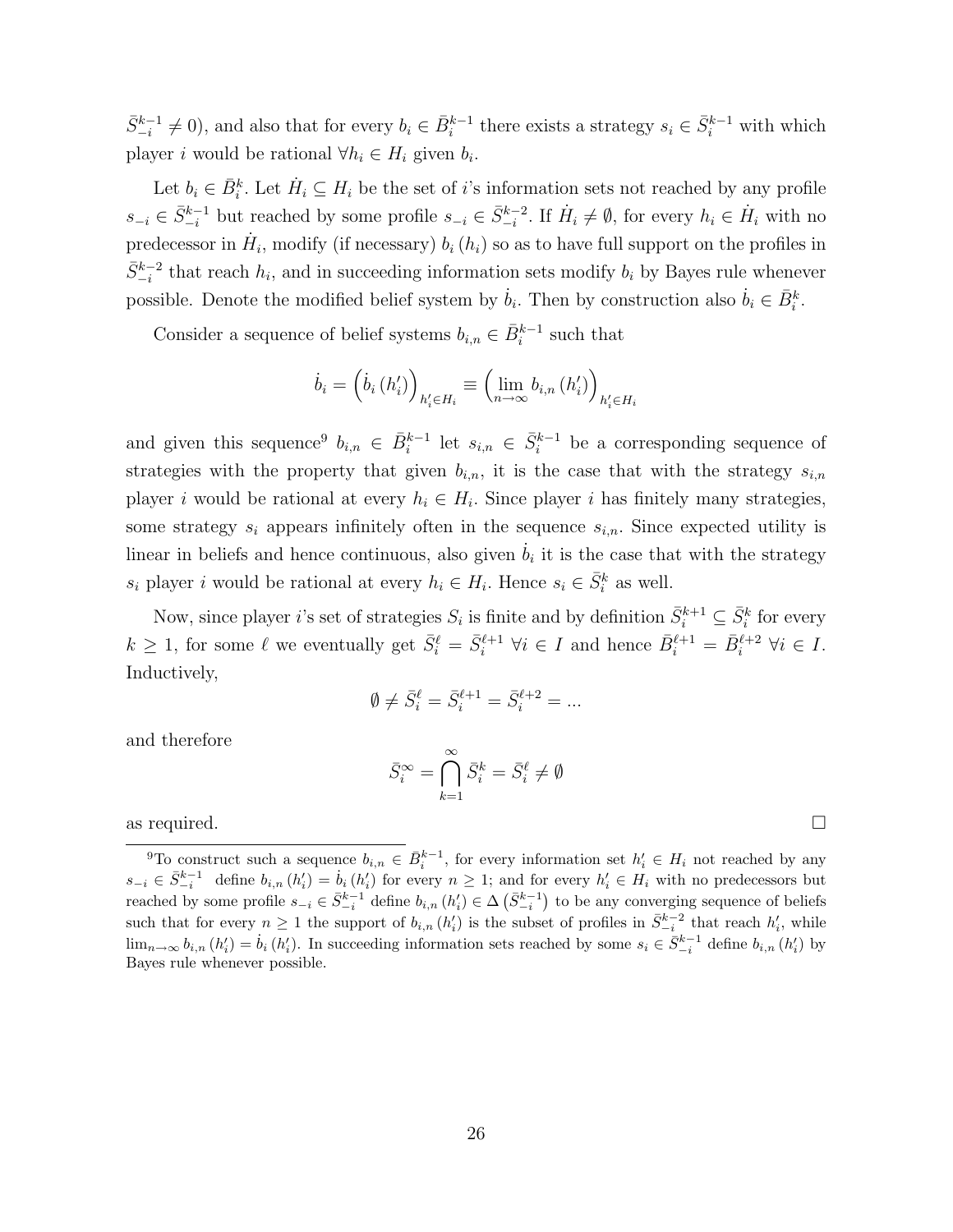## A.2 Proof of Theorem 2

Denote by  $(a_i, h_i)$  the copy of the action  $a_i$  of player  $i \in I$  whenever it appears in the information set  $h_i$ . For the purpose of this proof the word "action" will refer to a copy  $(a_i, h_i)$  of an action *at a given information set*.

Define a *menu* of a player to be a (possibly empty) subset of (the union of) her actions in her information sets.

Define a *menu profile* to be a profile of menus, one for each player, with the following property: For each information set  $h_i$  of player i, her menu in the menu profile contains at least one action in  $h_i$  if and only if that information set is reached by a sequence of actions of the players in the menu profile.

For a menu profile M, denote by  $M_i$  the menu of player i in M.

For a menu profile M, denote by  $P^{T}(M)$  all the paths from the roots to leaves in the trees of the  $T$ -partial game that one can compose from actions in  $M$  and moves of nature (if there are any). Denote also by  $P(M)$  the set of paths from roots to leaves in all the trees of the generalized games that one can compose from actions in M and moves of nature.

Now, every product of sets of strategies  $R = \prod_{i \in I} R_i$  (where  $R_i$  is a subset of i's strategies) induces a menu profile, in which player i's menu is defined as follows. For each information set of the player:

1) If the information set is reached by some strategy profile in the set  $R$ , the player's menu contains all the actions ascribed in that information set by  $i$ 's strategies in  $R_i$  that reach the information set.

2) If the information set is not reached by any strategy profile in  $R$ , then player  $i$ 's menu contains no action of hers in that information set.

Intuitively, player is menu is mute about an information set if and only if that information set is excluded by the set of strategy profiles  $R$  (case 2); otherwise (case 1) the menu contains all the actions in that information set that appear in some strategy of hers in  $R_i$  that reaches that information set.

If M is the menu profile induced by R, then every strategy in  $R_i$  together with a belief about  $R_{-i}$  induce a belief  $\beta^T$  about the paths of actions in  $P^T(M)$  for every tree T of the generalized game.

Next, denote by  $M^k$  the menu profile induced by  $S^k = \prod_{i \in I} S_i^k$ , the set of level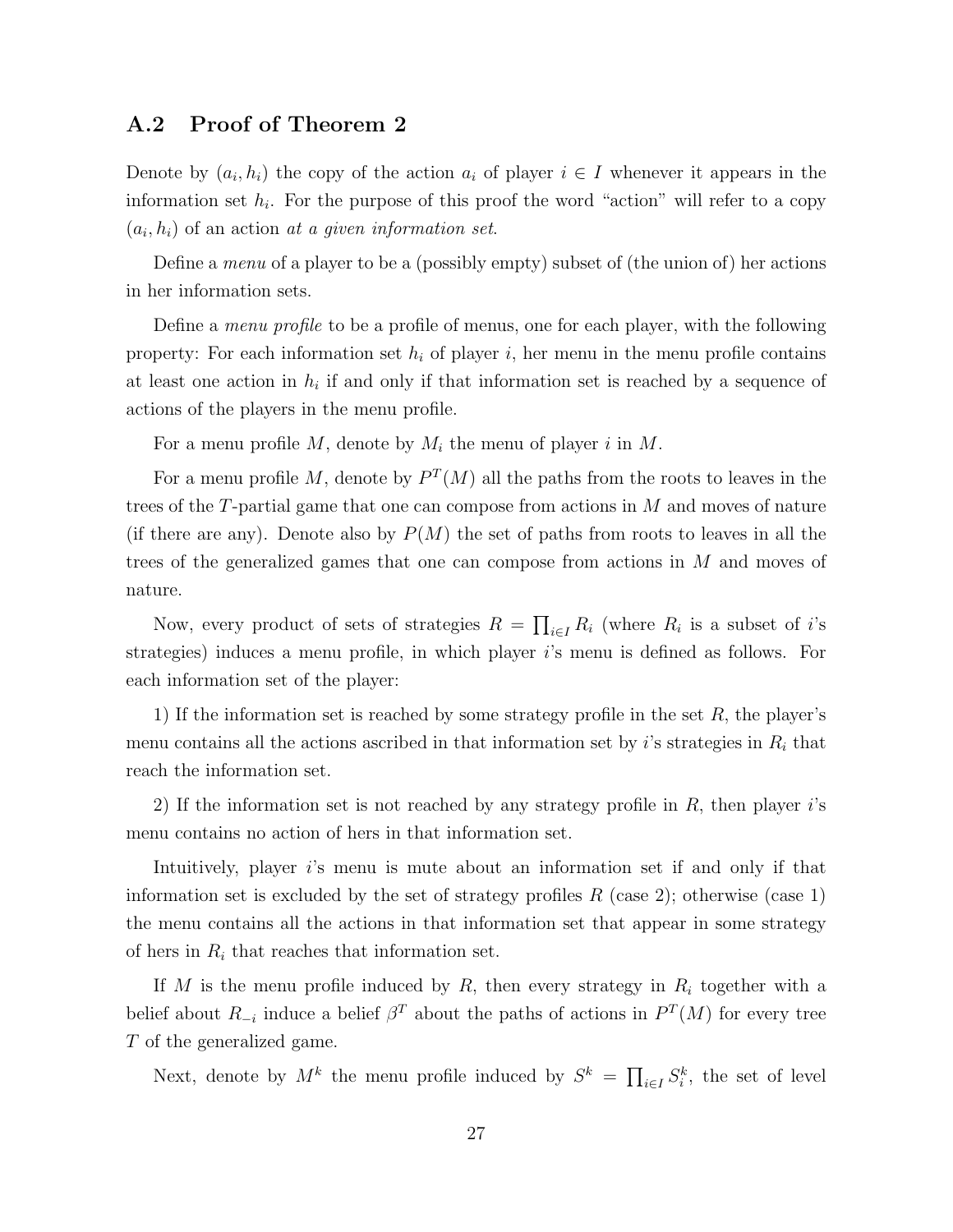k extensive-form rationalizable strategy profiles; and denote by  $\bar{M}^k$  the menu profile induced by  $\bar{S}^k = \prod_{i \in I} \bar{S}_i^k$ , the set of level k prudent rationalizable strategy profiles.

Proposition 2 is implied by the following lemma:

**Lemma 1** For all  $\ell \geq 0$ ,  $\bar{M}^{\ell} \subseteq M^{\ell}$ . In particular  $\bar{M}^{\infty} \subseteq M^{\infty}$ .

Proof. The proof is by induction.

For  $\ell = 0$  we have  $M^0 = \overline{M}{}^0$ , the menu profile which includes all actions at all the information sets of all the players.

Suppose the claim holds for  $\ell \leq k$ .

By the induction hypothesis  $P(\bar{M}^{\ell}) \subseteq P(M^{\ell})$  for every  $\ell \leq k$ .

We will now prove the claim for  $\ell = k + 1$ , i.e. that  $\bar{M}_i^{k+1} \subseteq M_i^{k+1}$  for every player  $i \in I$ .

To this end we have to show that for every player  $i \in I$ , every  $\bar{s}_i^{k+1} \in \bar{S}_i^{k+1}$ , every information set  $h_i \in H_i$  which is reached both by  $\bar{s}_i^{k+1}$  $i^{k+1}$  and by some strategy profile in  $\bar{S}_{-i}^{k+1}$  (meaning that  $\bar{s}_i^{k+1}$  $i^{k+1}$   $(h_i) \in \bar{M}_i^{k+1}$ , it is the case that

a)  $h_i$  is also reached by  $S^{k+1}$ , and

b)  $\bar{s}_i^{k+1}$  $i^{k+1}$   $(h_i) \in M_i^{k+1}$  as well.

In fact, it is enough to show that b) holds. To see this, proceed inductively along each feasible path of the generalized game (in each of its trees). If player  $i$  is the first to play in this path (apart from nature, if there are nature moves in the path), and if  $h_i$  is the information set in which she makes this initial move, then condition a) automatically obtains for  $h_i$ , and we only need to prove b). Inductively, if we reach a node in the path which is not in  $P(\bar{M}^{k+1})$ , we have nothing to prove for this node's information set when considering this path.<sup>10</sup> If all the nodes  $n_1 \ldots n_m$  in an initial segment of the path are on a path in  $P(\bar{M}^{k+1})$  and we have already proved conditions a) and b) for all the information sets of these nodes, then it already follows that a) holds for the information set of the next node  $n_{m+1}$  in the path [because b) holds for the previous node  $n_m$  for the player (or players) active in  $n_m$ . It thus remains to show b) for such an information set.

So we now proceed to prove b).

Suppose  $h_i$  is reached by  $\bar{S}_{-i}^{k+1}$  and by  $\bar{s}_i^{k+1} \in \bar{S}_i^{k+1}$ . Since by definition  $\bar{S}_{-i}^{k+1} \subseteq \bar{S}_{-i}^k$ ,

<sup>10</sup>We may have to consider this information set again when we analyze another path passing through it.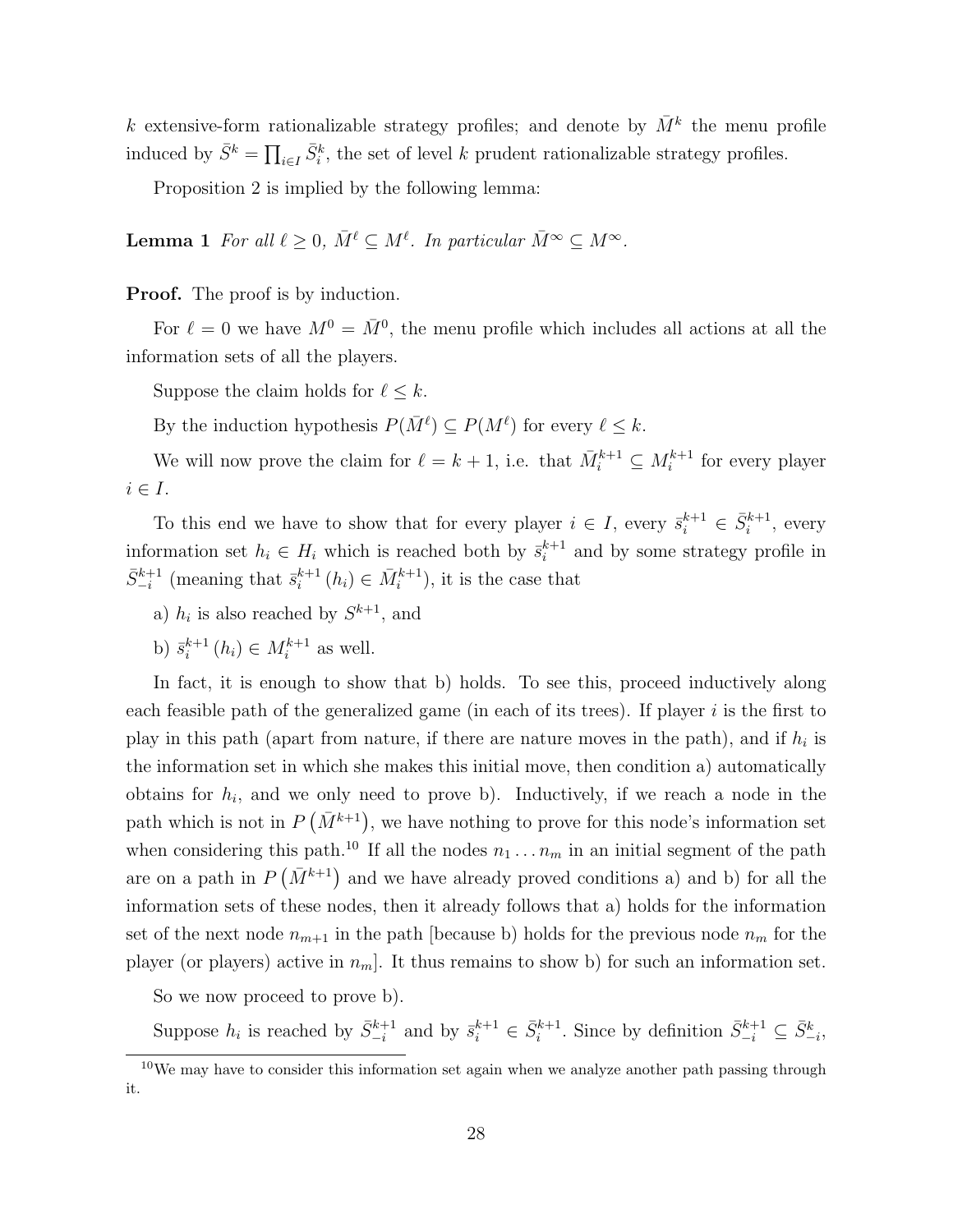we have  $\bar{s}_i^{k+1} \in \bar{S}_i^k$  and hence  $m_i^{k+1}(h_i) = k$ . Consider a belief system  $b_i \in \bar{B}_i^{k+1}$  with a full-support belief  $b_i(h_i)$  on the strategy profiles  $\bar{S}_{-i}^k$  that reach  $h_i$ , and with which  $\bar{s}_i^{k+1}$ i would be rational at  $h_i$  (i.e. player i cannot improve her expected payoff by changing  $\overline{s}_i^{k+1}$  $i^{k+1}$  only at  $h_i$ , from  $\bar{s}^{k+1}_i$  $i^{k+1}(h_i)$  to some other action  $a'_{h_i}$  available there).

The strategy  $\bar{s}_i^{k+1}$  $i<sup>k+1</sup>$  together with the belief  $b<sub>i</sub>$  ( $h<sub>i</sub>$ ) on the other players' strategies induce a full support belief  $\beta$  on the paths of actions in  $P(\bar{M}^k)$  reaching  $h_i$  and along which player *i* uses the strategy  $\bar{s}_i^{k+1}$  $i^{k+1}$ . Since by the induction hypothesis  $P(\bar{M}^k) \subseteq P(M^k)$ , it follows that  $\beta$  is a belief on the paths of actions in  $P(M^k)$  reaching  $h_i$  and along which player *i* uses the strategy  $\bar{s}_i^{k+1}$  $\frac{k+1}{i}$ .

Denote by  $\bar{s}_i^{k+1}$  $\sum_{i=1}^{k+1} |a'_{h_i}|$  the strategy one gets from  $\bar{s}_i^{k+1}$  by altering the action at the information set  $h_i$  from  $\bar{s}_i^{k+1}$  $i_i^{k+1}(h_i)$  to  $a'_{h_i}$ . The altered strategy  $\bar{s}_i^{k+1}$  $i^{k+1} | a'_{h_i}$  together with the belief  $b_i(h_i)$  on the other players' strategies induce a full support belief  $\beta'$  on the paths of actions in  $P(\bar{M}^k)$  reaching  $h_i$  and along which player i uses the strategy  $\bar{s}_i^{k+1}$  $_{i}^{k+1}|a'_{h_i}.$ 

The fact that  $\bar{s}_i^{k+1}$  $i^{k+1}$  extensive-form rational given the belief system  $b_i$  means that in particular at the information set  $h_i$ , with the belief  $b_i(h_i)$  on the other players' strategies, the expected payoff to player i given  $\beta$  is not smaller than the expected payoff to player *i* given  $\beta'$ .

This yields the conclusion b) that we wanted, namely that  $\bar{s}_i^{k+1}$  $i^{k+1}$   $(h_i) \in M_i^{k+1}$  $\Box$ 

# References

- [1] Asheim, G.B. and A. Perea (2005), Sequential and quasi-perfect rationalizability in extensive games, Games and Economic Behavior 53, 15-42.
- [2] Battigalli, P. (1997). On rationalizability in extensive games, Journal of Economic Theory 74, 40-61.
- [3] Battigalli, P. and M. Siniscalchi (2002). Strong belief and forward induction reasoning, Journal of Economic Theory 106, 356-391.
- [4] Blume, L., Brandenburger, A., and E. Dekel (1991). Lexicographic probabilities and choice under uncertainty, Econometrica 69, 61-79.
- [5] Brandenburger, A. and A. Friedenberg (2007). The relationship between rationality on the matrix and the tree, mimeo.